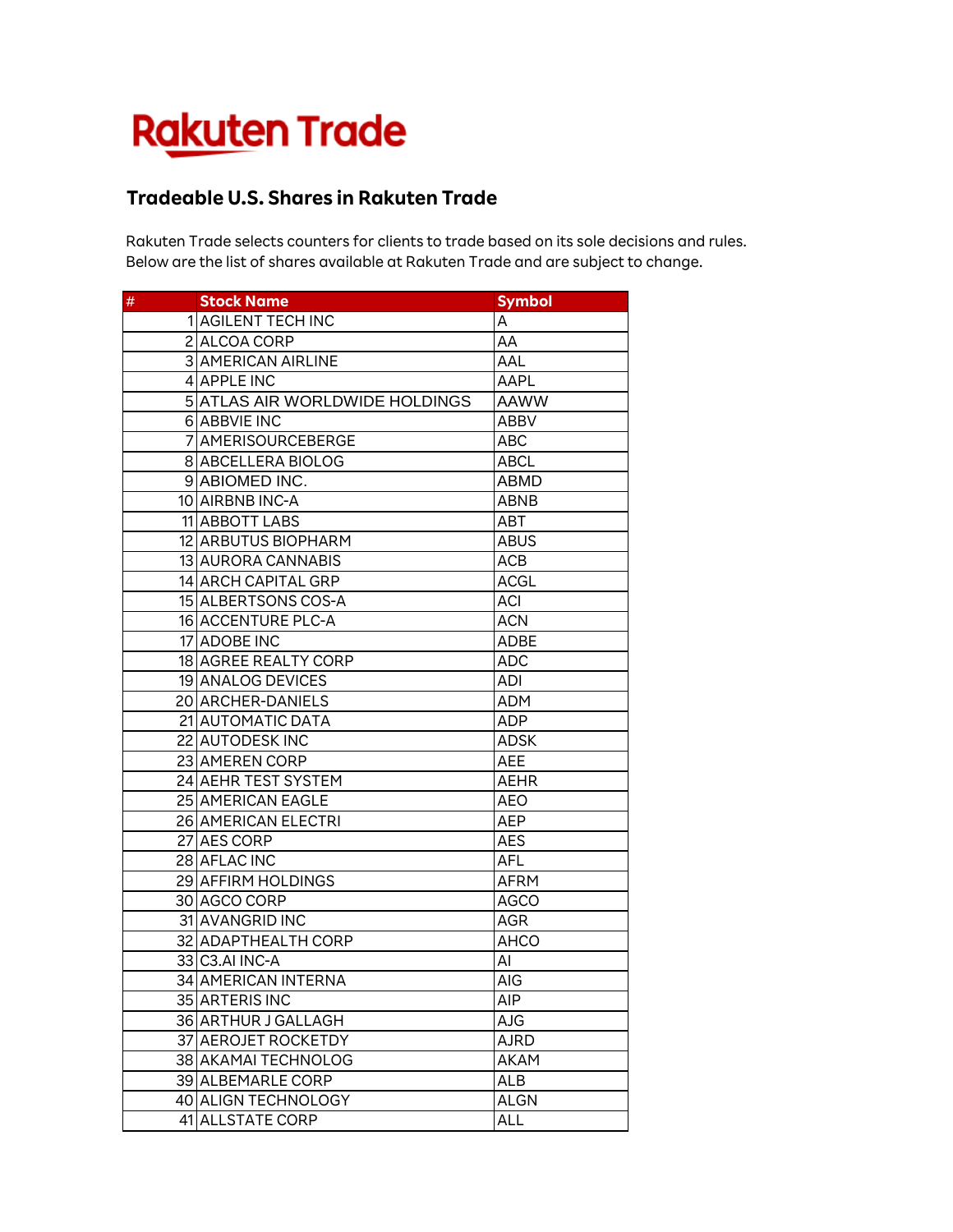| 42 ALLY FINANCIAL I            | ALLY        |
|--------------------------------|-------------|
| 43 ALNYLAM PHARMACE            | ALNY        |
| 44 ANTERO MIDSTREAM            | AM          |
| 45 APPLIED MATERIAL            | AMAT        |
| 46 AMBARELLA INC               | AMBA        |
| 47 AMC ENTERTAINMEN            | <b>AMC</b>  |
| 48 AMCOR PLC                   | <b>AMCR</b> |
| 49 ADV MICRO DEVICE            | AMD         |
| 50 AMETEK INC                  | AME         |
| 51 AMEDISYS INC                | AMED        |
| 52 AMGEN INC                   | <b>AMGN</b> |
| 53 AMKOR TECH INC              | <b>AMKR</b> |
| 54 AMERIPRISE FINAN            | AMP         |
| 55 AMPLITUDE INC               | AMPL        |
| 56 AMYRIS INC                  | <b>AMRS</b> |
| 57 AMERICAN WELL - A           | AMWL        |
| 58 AMAZON.COM INC              | <b>AMZN</b> |
| 59 ARISTA NETWORKS             | ANET        |
| 60 ANSYS INC                   | <b>ANSS</b> |
| 61 ANTHEM INC                  | ANTM        |
| 62 SPHERE 3D CORP              | <b>ANY</b>  |
| 63 AON PLC-CLASS A             | AON         |
| 64 SMITH (A.O.)CORP            | AOS         |
| 65 ALPHA & OMEGA SEMICONDUCTOR | <b>AOSL</b> |
| 66 APACHE CORP                 | APA         |
| 67 ARTISAN PARTNE-A            | <b>APAM</b> |
| 68 AIR PRODS & CHEM            | <b>APD</b>  |
| 69 AMPHENOL CORP-A             | APH         |
| 70 APPLOVIN CORP               | APP.        |
| 71 DIGITAL TURBINE             | <b>APPS</b> |
| 72 APTIV PLC                   | <b>APTV</b> |
| 73 ANTERO RESOURCES            | AR          |
| 74 ARES CAPITAL COR            | <b>ARCC</b> |
| 75 ARRAY TECHNOLOGI            | <b>ARRY</b> |
| 76 ARRIVAL SA                  | <b>ARVL</b> |
| 77   ASANA INC- CL A           | <b>ASAN</b> |
| 78 ASML HOLDING                | ASML        |
| 79 ASTRA SPACE INC             | <b>ASTR</b> |
| 80 AST SPACEMOBILE             | <b>ASTS</b> |
| 81 ATERIAN INC                 | ATER        |
| 82 ALTICE USA INC-A            | <b>ATUS</b> |
| 83 ACTIVISION BLIZZ            | ATVI        |
| 84 BROADCOM INC                | <b>AVGO</b> |
| 85 ATEA PHARMACEU              | <b>AVIR</b> |
| 86 AVANTOR INC                 | <b>AVTR</b> |
| 87 AVERY DENNISON              | AVY.        |
| 88 AMERICAN WATER W            | <b>AWK</b>  |
| 89 AMERICAN EXPRESS            | <b>AXP</b>  |
| 90 ATLANT SUS INFRA            | AY          |
| 91 ALTERYX INC-A               | <b>AYX</b>  |
| 92 AZEK CO INC/THE             | <b>AZEK</b> |
| 93 AUTOZONE INC                | AZO         |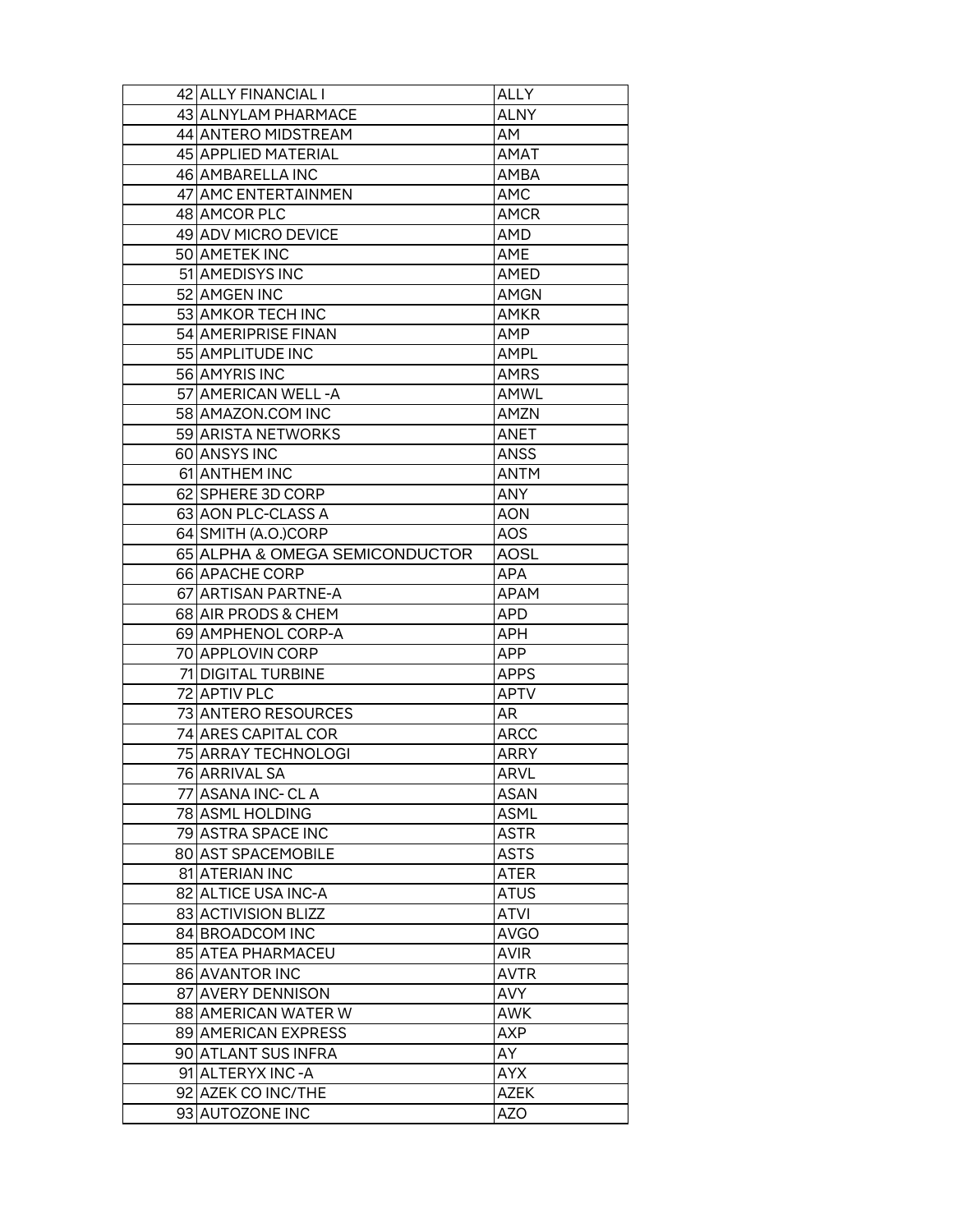| 94 AZURE PWR              | AZRE        |
|---------------------------|-------------|
| 95 AZENTA INC             | AZTA        |
| 96 BOEING CO/THE          | BA          |
| 97 BANK OF AMERICA        | <b>BAC</b>  |
| 98 BOOZ ALLEN HAMIL       | <b>BAH</b>  |
| 99 BAXTER INTL INC        | <b>BAX</b>  |
| 100 BLACKBERRY LTD        | BB          |
| 101 BRICKELL BIOTECH      | BBI         |
| 102 VINCO VENTURES        | <b>BBIG</b> |
| 103 BRIDGEBIO PHARMA INC  | <b>BBIO</b> |
| 104 BEST BUY CO INC       | <b>BBY</b>  |
| 105 BCE INC               | <b>BCE</b>  |
| 106 BECTON DICKINSON      | <b>BDX</b>  |
| 107 BLOOM ENERGY C-A      | ВE          |
| 108 FRANKLIN RES INC      | <b>BEN</b>  |
| 109 BROOKFIELD RENEW      | <b>BEPC</b> |
| 110 BROWN-FORMAN - A      | BF/A        |
| 111 BROWN-FORMAN-B        | BF/B        |
| 112 BUTTERFLY NETWORK INC | <b>BFLY</b> |
| 113 BUNGE LTD             | BG          |
| 114 BIG LOTS INC          | <b>BIG</b>  |
| 115 BIGCOMMERCE HOLD      | <b>BIGC</b> |
| 116 BIOGEN INC            | <b>BIIB</b> |
| 117 BILL.COM HOLDING      | <b>BILL</b> |
| 118 BIO-RAD LABS-A        | <b>BIO</b>  |
| 119 ALLBIRDS INC          | <b>BIRD</b> |
| 120 BANK NY MELLON        | ВK          |
| 121 THE BUCKLE INC        | <b>BKE</b>  |
| 122 BAKKT HOLDINGS        | <b>BKKT</b> |
| 123 BOOKING HOLDINGS      | <b>BKNG</b> |
| 124 BLACKSKY TECH         | <b>BKSY</b> |
| 125 TOPBUILD CORP         | <b>BLD</b>  |
| 126 BLADE AIR MOBL        | <b>BLDE</b> |
| 127 BALLARD PWR SYS       | <b>BLDP</b> |
| 128 BUILDERS FIRSTSO      | <b>BLDR</b> |
| 129 BERKELEY LIGHTS       | BLI         |
| 130 BLACKROCK INC         | <b>BLK</b>  |
| 131 BALL CORP             | BLL         |
| 132 BLINK CHARGING        | <b>BLNK</b> |
| 133 BUMBLE INC-A          | <b>BMBL</b> |
| 134 BRISTOL-MYER SQB      | <b>BMY</b>  |
| 135 BIONANO GENOMICS      | <b>BNGO</b> |
| 136 BANK OF NOVA SC       | <b>BNS</b>  |
| 137 BOX INC- CLASS A      | <b>BOX</b>  |
| 138 BROADRIDGE FINL       | BR          |
| 139 BERKSHIRE INC B       | BRK/B       |
| 140 DUTCH BROS INC        | <b>BROS</b> |
| 141 BOSTON SCIENTIFC      | <b>BSX</b>  |
| 142 BIT DIGITAL INC       | <b>BTBT</b> |
| 143 PEABODY ENERGY        | <b>BTU</b>  |
| 144 BURLINGTON STORE      | <b>BURL</b> |
| 145 BLACKSTONE GROUP      | BX          |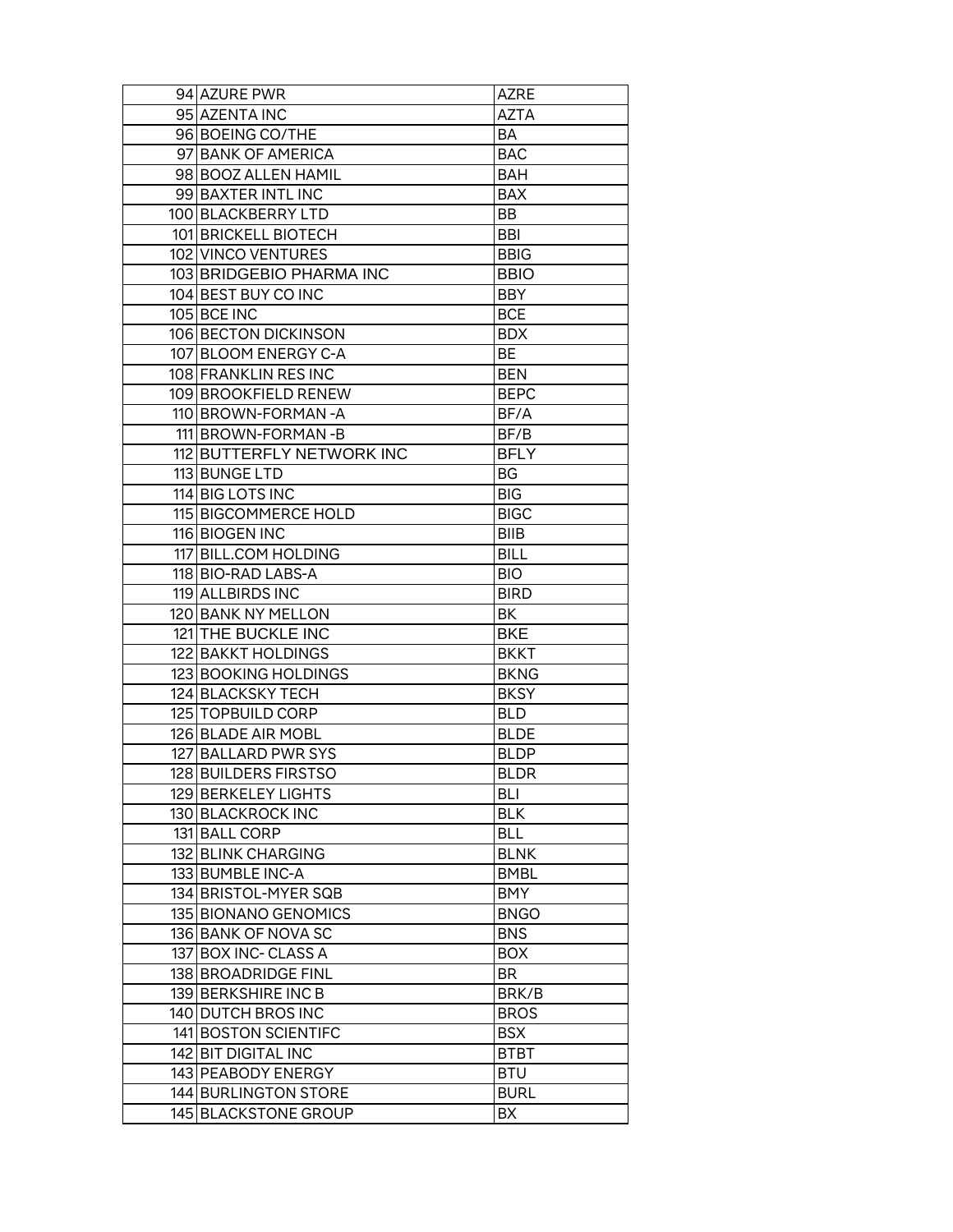| 146 BEYOND MEAT INC             | <b>BYND</b>  |
|---------------------------------|--------------|
| 147 CITIGROUP INC               | C            |
| 148 CONAGRA BRANDS I            | CAG          |
| 149 CARDINAL HEALTH             | <b>CAH</b>   |
| 150 AVIS BUDGET                 | <b>CAR</b>   |
| 151 CARRIER GLOB                | <b>CARR</b>  |
| 152 CATERPILLAR INC             | <b>CAT</b>   |
| 153 CHUBB LTD                   | CВ           |
| 154 CBRE GROUP INC-A            | <b>CBRE</b>  |
| 155 CHEMOURS CO                 | CC           |
| 156 CAMECO CORP                 | CCJ          |
| 157 CARNIVAL CORP               | <b>CCL</b>   |
| 158 CADENCE DESIGN              | <b>CDNS</b>  |
| 159 CDW CORP/DE                 | <b>CDW</b>   |
| 160 CELANESE CORP               | <b>CE</b>    |
| 161 CELSIUS HOLDINGS            | <b>CELH</b>  |
| 162 CENNTRO ELECTRIC            | <b>CENN</b>  |
| 163 CERNER CORP                 | <b>CERN</b>  |
| 164 CEMTREX INCÂ                | <b>CETX</b>  |
| 165 CF INDUSTRIES HOLDINGS INC  | CF           |
| 166 CITIZENS FINANCI            | <b>CFG</b>   |
| 167 CONFLUENT INC               | <b>CFLT</b>  |
| 168 CULLEN/FROST BANKERS INC    | <b>CFR</b>   |
| 169 CANOPY GROWTH CO            | CGC          |
| 170 CHURCH & DWIGHT             | <b>CHD</b>   |
| 171 CHEGG INC                   | <b>CHGG</b>  |
| 172 CHECK POINT SOFT            | <b>CHKP</b>  |
| 173 CHARGEPOINT                 | <b>CHPT</b>  |
| 174 C.H. ROBINSON WORLDWIDE INC | <b>CHRW</b>  |
| 175 CHICO's FAS INC             | <b>CHS</b>   |
| 176 CHARTER COMMUN-A            | CHTR         |
| 177 CHEWY INC- CL A             | <b>CHWY</b>  |
| 178 CIGNA CORP                  | CI           |
| 179 CINCINNATI FIN              | <b>CINF</b>  |
| 180 COLGATE-PALMOLIV            | <b>CL</b>    |
| 181 CLEVELAND-CLIFFS            | <b>CLF</b>   |
| 182 CLOVER HEALTHÂ              | <b>CLOV</b>  |
| 183 CONTINENTAL RESOURCES INC   | <b>CLR</b>   |
| 184 CLEANSPARK INC              | <b>CLSK</b>  |
| 185 CLOROX CO                   | <b>CLX</b>   |
| 186 COMCAST CORP-A              | <b>CMCSA</b> |
| 187 CME GROUP INC               | <b>CME</b>   |
| 188 CHIPOTLE MEXICAN            | <b>CMG</b>   |
| 189 CUMMINS INC                 | <b>CMI</b>   |
| 190 COSTAMARE INC               | <b>CMRE</b>  |
| 191 CMS ENERGY CORP             | <b>CMS</b>   |
| 192 CENTENE CORP                | <b>CNC</b>   |
| 193 CNH INDUSTRIAL N            | <b>CNHI</b>  |
| 194 CAN NATURAL RES             | CNQ          |
| 195 CAPITAL ONE FINA            | <b>COF</b>   |
| 196 COHU INC                    | <b>COHU</b>  |
| 197 COINBASE GLOBAL INC         | <b>COIN</b>  |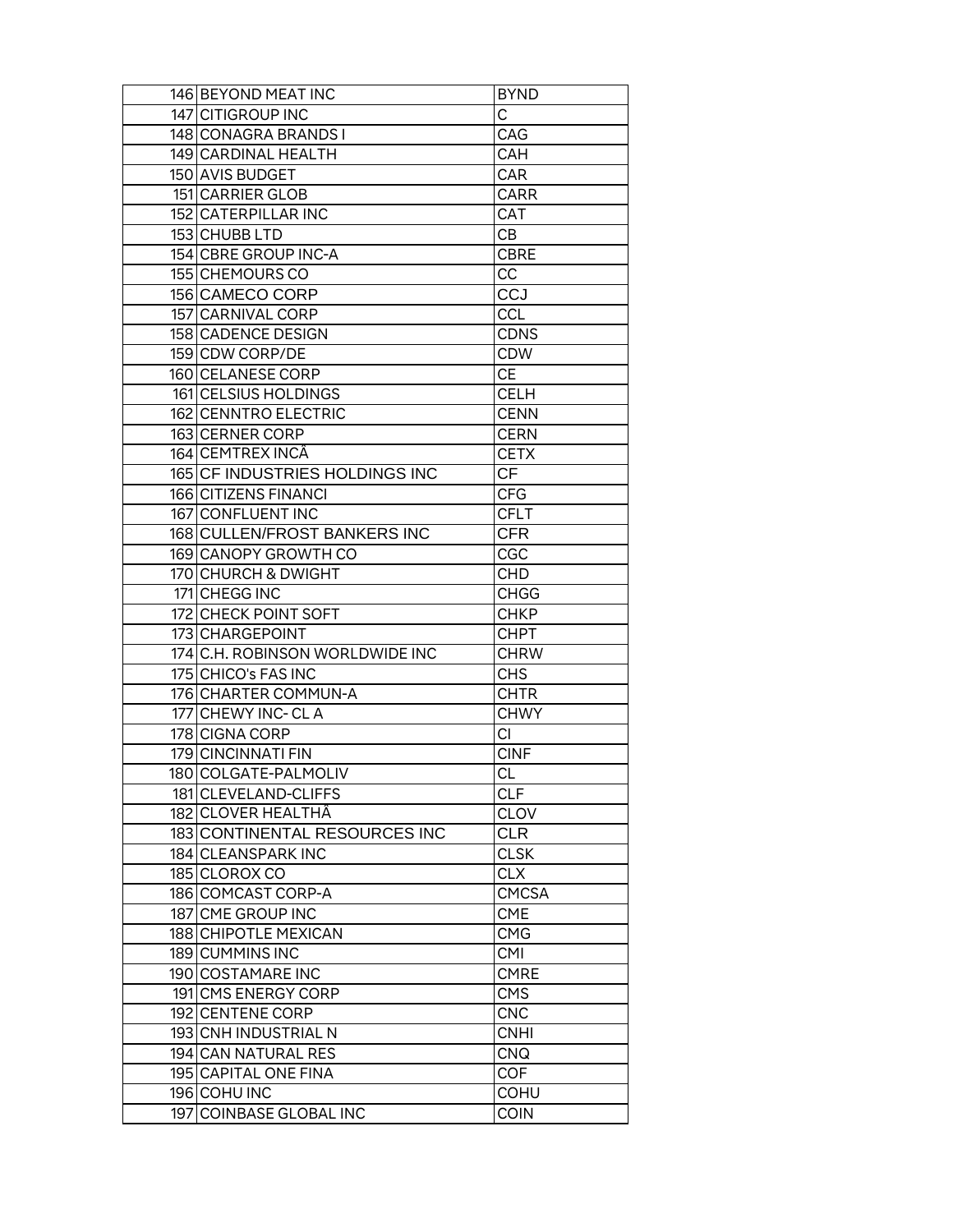|     | 198 ICOOPER COS INC              | COO         |
|-----|----------------------------------|-------------|
|     | 199 CONOCOPHILLIPS               | COP         |
|     | 200 COSTCO WHOLESALE             | COST        |
|     | 201 COUPA SOFTWARE I             | COUP        |
|     | 202 COURSERA INC                 | <b>COUR</b> |
|     | 203 CAMPBELL SOUP CO             | <b>CPB</b>  |
|     | 204 CALLON PETROLEUM CO          | <b>CPE</b>  |
|     | 205 COUPANG INC                  | <b>CPNG</b> |
|     | 206 COPART INC                   | <b>CPRT</b> |
|     | 207 SALESFORCE.COM               | <b>CRM</b>  |
|     | 208 CERENCE INC                  | <b>CRNC</b> |
|     | 209 CROCS INC                    | <b>CROX</b> |
|     | 210 CRISPR THERAPEUT             | CRSP        |
|     | 211 CROWDSTRIKE HO-A             | <b>CRWD</b> |
|     | 212 CROWN CRAFTS INC             | <b>CRWS</b> |
|     | 213 CISCO SYSTEMS                | <b>CSCO</b> |
|     | 214 COSTAR GROUP INC             | <b>CSGP</b> |
|     | 215 CSX CORP                     | <b>CSX</b>  |
|     | 216 CINTAS CORP                  | <b>CTAS</b> |
|     | 217 CATALENT INC                 | <b>CTLT</b> |
|     | 218 COGNIZANT TECH-A             | <b>CTSH</b> |
|     |                                  |             |
|     | 219 CORTEVA INC                  | <b>CTVA</b> |
|     | 220 CITRIX SYSTEMS               | <b>CTXS</b> |
|     | 221 TORRID HOLDINGS              | <b>CURV</b> |
|     | 222 CUREVAC NV                   | CVAC        |
|     | 223 CVR ENERGY INC               | <b>CVI</b>  |
|     | 224 CARVANA CO                   | <b>CVNA</b> |
|     | 225 CVS HEALTH CORP              | <b>CVS</b>  |
|     | 226 CHEVRON CORP                 | <b>CVX</b>  |
|     | 227 CLEARWAY ENERGY              | <b>CWEN</b> |
|     | 228 CAMPING WORLD-A              | <b>CWH</b>  |
|     | 229 CAESARS ENTERTAI             | CZR         |
|     | 230 DOMINION ENERGY              | D           |
|     | 231 DANAOS CORPRTION             | DAC         |
|     | 232 DELTA AIR LI                 | <b>DAL</b>  |
|     | 233 DOORDASH INC-A               | DASH        |
|     | 234 DROPBOX INC-A                | <b>DBX</b>  |
|     | 235 DOCEBO INC                   | <b>DCBO</b> |
|     | 236 DUPONT DE NEMOUR             | DD          |
|     | 237 3D SYSTEMS CORP              | <b>DDD</b>  |
|     | 238 DATADOG INC-A                | <b>DDOG</b> |
|     | 239 DEERE & CO                   | <b>DE</b>   |
|     | 240 DELL TECHN-C                 | <b>DELL</b> |
|     | 241 DISCOVER FINANCI             | <b>DFS</b>  |
|     | 242 DOLLAR GENERAL C             | DG          |
|     | 243 QUEST DIAGNOSTIC             | <b>DGX</b>  |
|     | 244 DR HORTON INC                | DHI         |
|     | 245 DANAHER CORP                 | <b>DHR</b>  |
|     | 246 WALT DISNEY CO               | <b>DIS</b>  |
|     | 247 DISH NETWORK-A               | <b>DISH</b> |
|     | 248 DRAFTKINGS INC-A             | <b>DKNG</b> |
| 249 | <b>DICK'S SPORTING GOODS INC</b> | <b>DKS</b>  |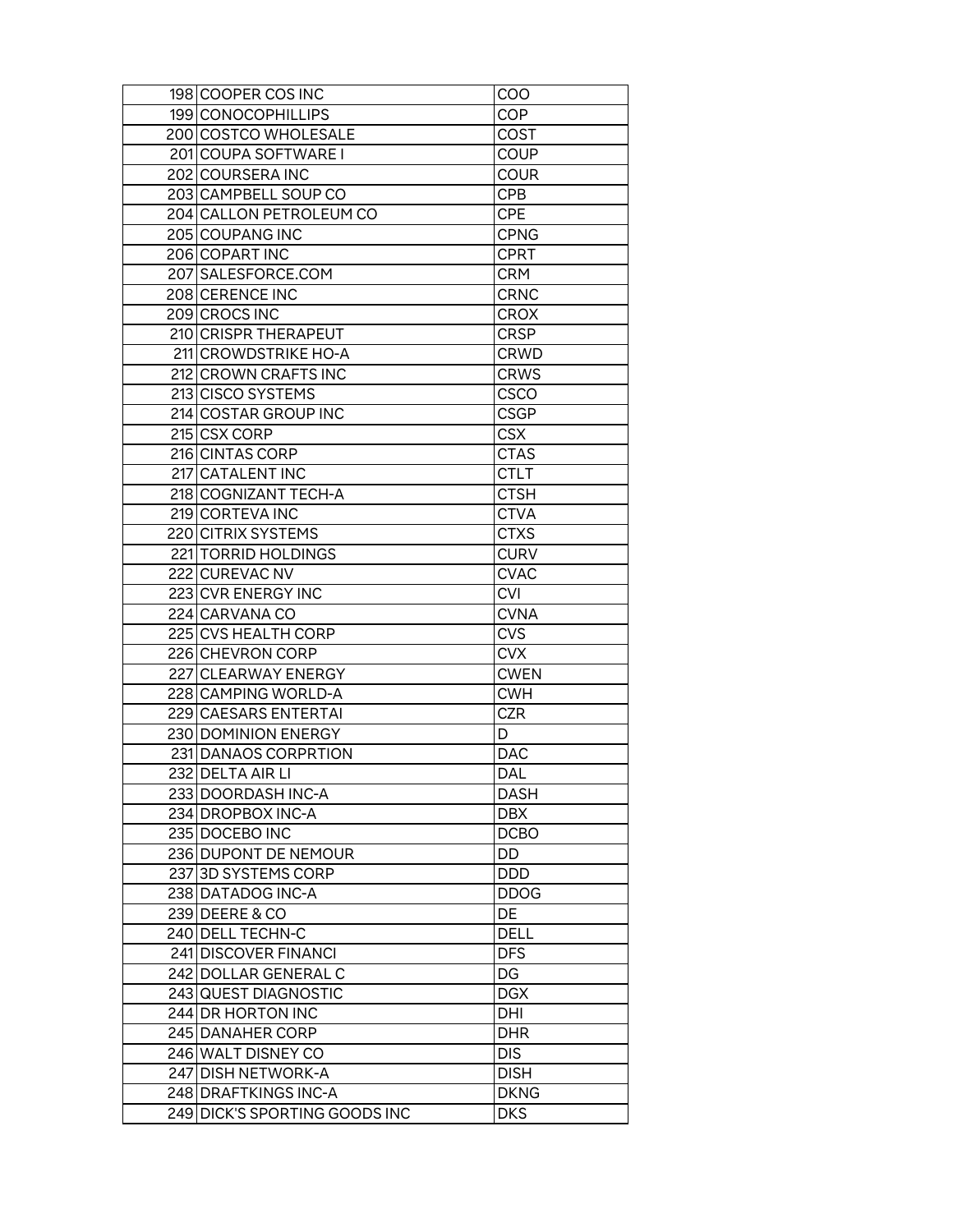| 250 DLOCAL LTD                  | <b>DLO</b>  |
|---------------------------------|-------------|
| 251 DOLLAR TREE INC             | <b>DLTR</b> |
| 252 DESKTOP METAL               | DM.         |
| 253 DERMTECH INC                | <b>DMTK</b> |
| 254 KRISPY KREME INC            | <b>DNUT</b> |
| 255 DIGITALOCEAN HD             | <b>DOCN</b> |
| 256 DOXIMITY INC                | <b>DOCS</b> |
| 257 DOCUSIGN INC                | <b>DOCU</b> |
| 258 DOVER CORP                  | <b>DOV</b>  |
| 259 DOW INC                     | <b>DOW</b>  |
| 260 DOMINO'S PIZZA              | <b>DPZ</b>  |
| 261 DARDEN RESTAURAN            | <b>DRI</b>  |
| 262 DRIVEN BRANDS HO            | <b>DRVN</b> |
| 263 DYNATRACE INC               | DT          |
| 264 DTE ENERGY CO               | <b>DTE</b>  |
| 265 DUKE ENERGY CORP            | <b>DUK</b>  |
| 266 DUOLINGO INC                | <b>DUOL</b> |
| 267 DAVITA INC                  | <b>DVA</b>  |
| 268 DEVON ENERGY CO             | <b>DVN</b>  |
| 269 DIGITAL WORLD ACQUISITION-A | <b>DWAC</b> |
| 270 DEXCOM                      | <b>DXCM</b> |
| 271 ELECTRONIC ARTS             | EA          |
| 272 EBAY INC                    | EBAY        |
| 273 EBANG INTL HLD              | <b>EBON</b> |
| 274 EMERGENT BIOSOLU            | <b>EBS</b>  |
| 275 ECOLAB INC                  | <b>ECL</b>  |
| 276 CONS EDISON INC             | ED.         |
| 277 EDITAS MEDICINE INC.        | <b>EDIT</b> |
| 278 EQUIFAX INC                 | <b>EFX</b>  |
| 279 EDISON INTL                 | <b>EIX</b>  |
| 280 ESTEE LAUDER                | EL.         |
| 281 ELANCO ANIMAL HE            | <b>ELAN</b> |
| 282 EASTMAN CHEMICAL            | <b>EMN</b>  |
| 283 EMERSON ELEC CO             | <b>EMR</b>  |
| 284 ENBRIDGE INC                | <b>ENB</b>  |
| 285 ENPHASE ENERGY              | <b>ENPH</b> |
| 286 EOG RESOURCES               | EOG         |
| 287 EPAM SYSTEMS INC            | EPAM        |
| 288 EQT CORP                    | EQT         |
| 289 EVERSOURCE ENERG            | <b>ES</b>   |
| 290 EROS STX GLBL CO            | <b>ESGC</b> |
| 291 EATON CORP PLC              | <b>ETN</b>  |
| 292 ENTERGY CORP                | <b>ETR</b>  |
| 293 ETSY INC                    | <b>ETSY</b> |
| 294 EURONAV NV                  | <b>EURN</b> |
| 295 EVGO INC                    | <b>EVGO</b> |
| 296 EVERGY INC                  | <b>EVRG</b> |
| 297 EDWARDS LIFE                | EW          |
| 298 EXACT SCIENCES              | <b>EXAS</b> |
| 299 EXELON CORP                 | <b>EXC</b>  |
| 300 EXELIXIS INC.               | <b>EXEL</b> |
| 301 EXPEDITORS INTL             | <b>EXPD</b> |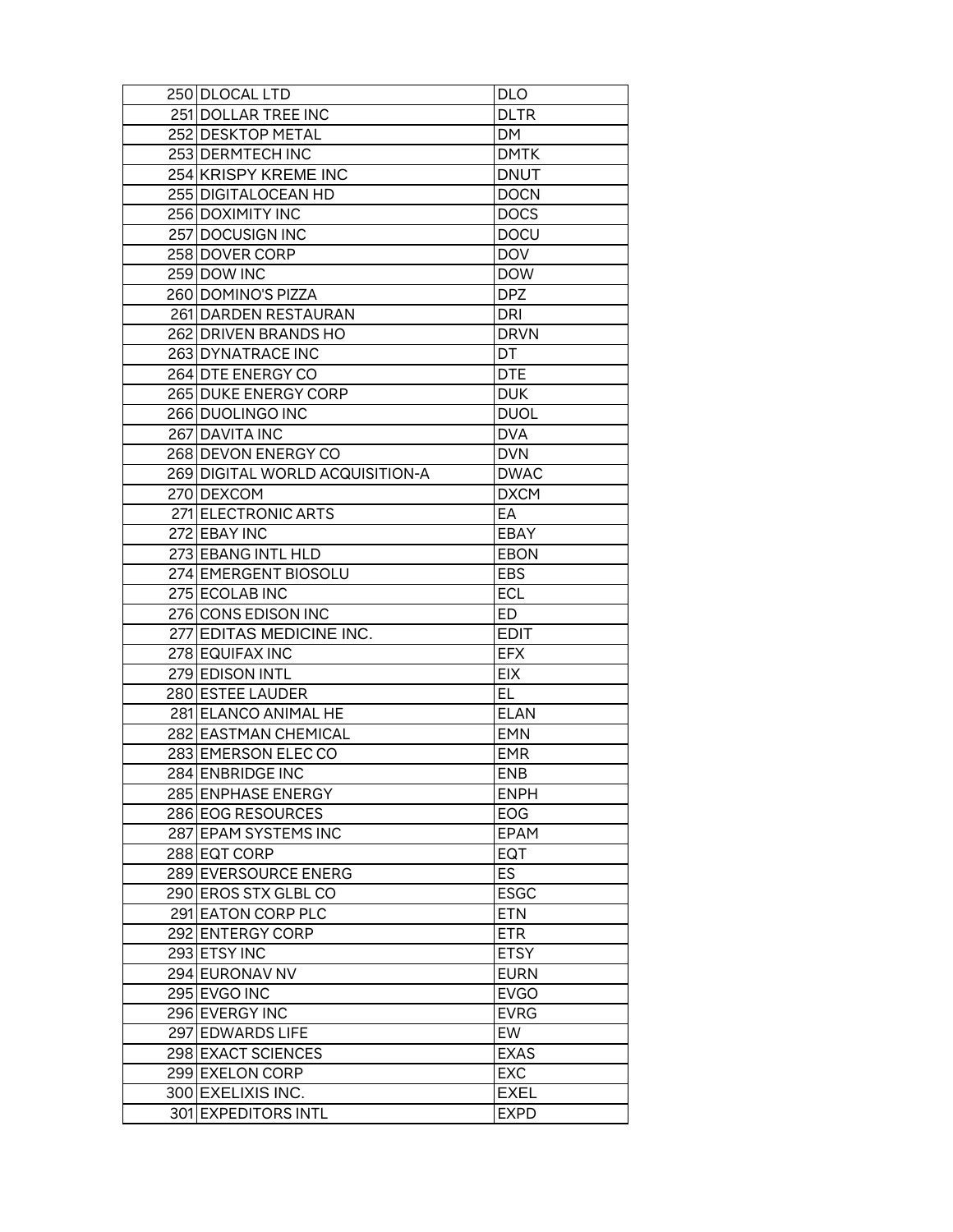| 302 EXPEDIA GROUP IN   | <b>EXPE</b> |
|------------------------|-------------|
| 303 EXP WORLD HOLDIN   | <b>EXPI</b> |
| 304 EYEPOINT PHARMA    | <b>EYPT</b> |
| 305 FORD MOTOR CO      | F           |
| 306 DIAMONDBACK ENERGY | <b>FANG</b> |
| 307 FASTENAL CO        | <b>FAST</b> |
| 308 META PLATFORMS     | FB          |
| 309 FUELCELL ENERGY    | <b>FCEL</b> |
| 310 FREEPORT-MCMORAN   | <b>FCX</b>  |
| 311 FEDEX CORP         | <b>FDX</b>  |
| 312 FIRSTENERGY CORP   | FE          |
| 313 FAIR ISAAC CORP    | <b>FICO</b> |
| 314 FIDELITY NATIONA   | <b>FIS</b>  |
| 315 FISERV INC         | <b>FISV</b> |
| 316 FIFTH THIRD BANC   | <b>FITB</b> |
| 317 FLEX LNG LTD       | <b>FLNG</b> |
| 318 FLEETCOR TECHNOL   | FLT         |
| 319 FLOOR & DECOR HD   | <b>FND</b>  |
| 320 FORGEROCK INCÂ     | <b>FORG</b> |
| 321 SHIFT4 PAYMENT-A   | <b>FOUR</b> |
| 322 FOX CORP - B       | <b>FOX</b>  |
| 323 FOX CORP - A       | <b>FOXA</b> |
| 324 FIRST REPUBLIC B   | <b>FRC</b>  |
| 325 JFROG LTD          | <b>FROG</b> |
| 326 FIRST SOLAR INC    | <b>FSLR</b> |
| 327 FASTLY INC-CLA     | <b>FSLY</b> |
| 328 FISKER INC         | <b>FSR</b>  |
| 329 FARFETCH LTD-A     | <b>FTCH</b> |
| 330 TECHNIPFMC PLC     | <b>FTI</b>  |
| 331 FORTINET INC       | <b>FTNT</b> |
| 332 FORTIVE CORP       | <b>FTV</b>  |
| 333 FUBOTV INC         | <b>FUBO</b> |
| 334 ARCIMOTO INC.      | <b>FUV</b>  |
| 335 FIVERR INTERNATI   | <b>FVRR</b> |
| 336 GENERAL DYNAMICS   | GD          |
| 337 GOODRX HOLDIN-A    | <b>GDRX</b> |
| 338 GRID DYNAMICS HL   | <b>GDYN</b> |
| 339 GENERAL ELECTRIC   | GE          |
| 340 GLOBALFOUNDRIES    | <b>GFS</b>  |
| 341 GUARDANT HEALTH    | GH          |
| 342 GILEAD SCIENCES    | <b>GILD</b> |
| 343 GENERAL MILLS IN   | <b>GIS</b>  |
| 344 GLAUKOS CORP       | <b>GKOS</b> |
| 345 GLOBAL-E ONLINE    | <b>GLBE</b> |
| 346 GOLAR LNG          | <b>GLNG</b> |
| 347 CORNING INC        | GLW         |
| 348 GENERAL MOTORS C   | GM          |
| 349 ESPORTS ENTRTAIN   | <b>GMBL</b> |
| 350 GAMESTOP CORP-A    | <b>GME</b>  |
| 351 GENERAC HOLDINGS   | <b>GNRC</b> |
| 352 CANOO INC          | <b>GOEV</b> |
| 353 GOLDEN OCEAN GR    | GOGL        |
|                        |             |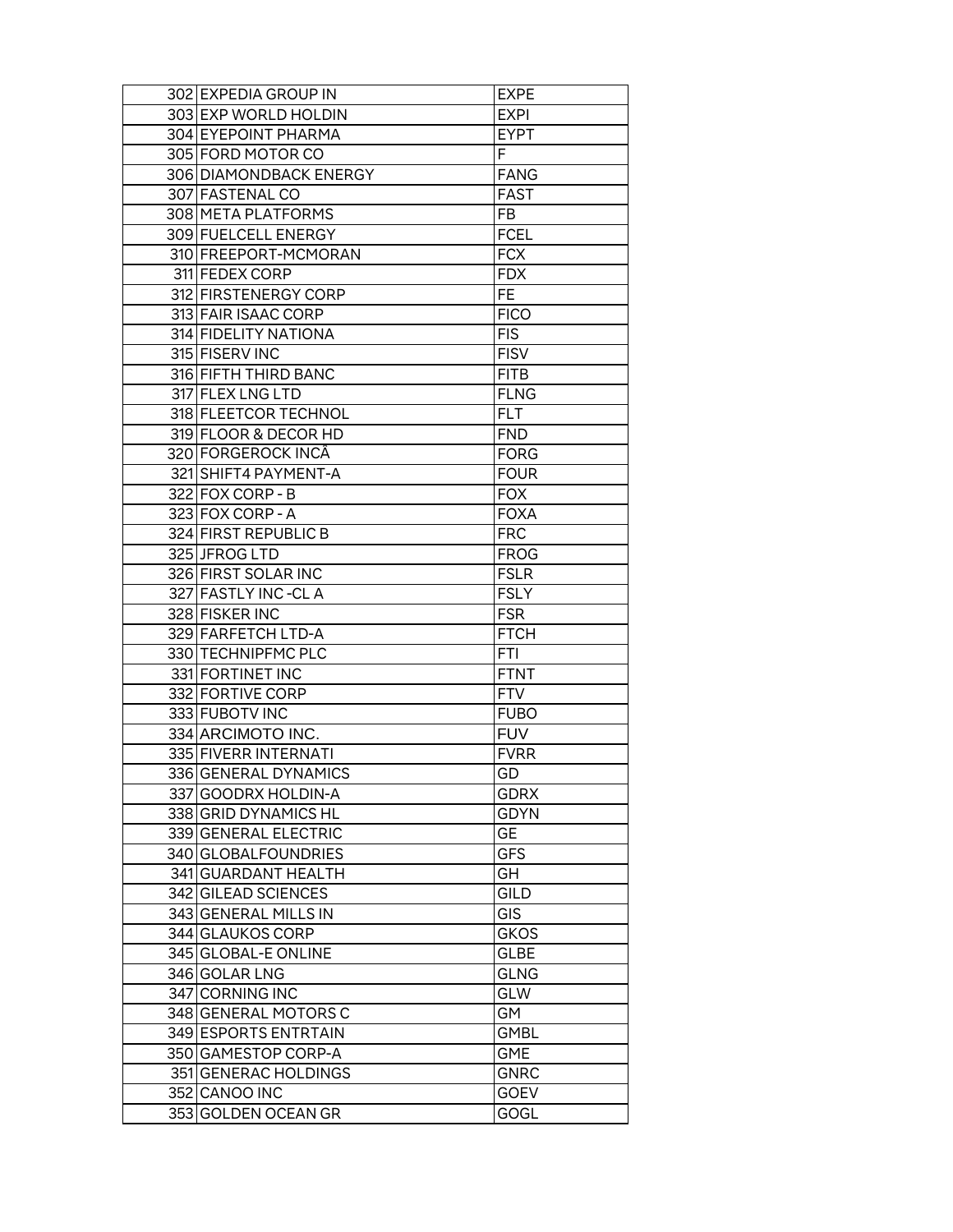| 354 BARRICK GOLD COR            | GOLD                     |
|---------------------------------|--------------------------|
| 355 ALPHABET INC-C              | GOOG                     |
| 356 ALPHABET INC-A              | <b>GOOGL</b>             |
| 357 GENUINE PARTS CO            | GPC                      |
| 358 GLOBAL PAYMENTS             | <b>GPN</b>               |
| 359 GOPRO                       | <b>GPRO</b>              |
| 360 GAP INC                     | <b>GPS</b>               |
| 361 GRAB HOLDINGS LTD - CLA     | <b>GRAB</b>              |
| 362 GARMIN LTD                  | <b>GRMN</b>              |
| 363 GREENPRO CAPITAL CORP       | <b>GRNQ</b>              |
| 364 GROUPON INC                 | GRPN                     |
| 365 GROWGENERATION              | <b>GRWG</b>              |
| 366 GOLDMAN SACHS GP            | GS                       |
| 367 GLOBAL SHIP LEASE INC       | GSL                      |
| 368 GITLAB INC                  | <b>GTLB</b>              |
| 369 WW GRAINGER INC             | <b>GWW</b>               |
| 370 HYATT HOTELS-A              | H                        |
| 371 HAWAIIAN HLD                | НA                       |
| 372 HALLIBURTON CO              | <b>HAL</b>               |
| 373 HASBRO INC                  | <b>HAS</b>               |
| 374 HUNTINGTON BANC             | <b>HBAN</b>              |
| 375 HCA HEALTHCARE I            | <b>HCA</b>               |
| 376 WARRIOR MET COAL INC        | HCC                      |
| 377 HEALTHCARE SERVICES GROUP   | HCSG                     |
| 378 HOME DEPOT INC              | HD                       |
| 379 HEICO CORP                  | HEI                      |
| 380 HESS CORP                   | <b>HES</b>               |
| 381 HARTFORD FINL SV            | HIG                      |
| 382 HUNTINGTON INGAL            | НII                      |
| 383 HIMS HERS HEALTH            | <b>HIMS</b>              |
| 384 HERBALIFE NUTRITION LTD     | <b>HLF</b>               |
| 385 HILTON WORLDWIDE            | HLT                      |
| 386 HELIX ENERGY                | <b>HLX</b>               |
| 387 HOLOGIC INC                 | <b>HOLX</b>              |
| 388 HONEYWELL INTL              | <b>HON</b>               |
| 389 ROBINHOOD                   | <b>HOOD</b>              |
| 390 HELMERICH & PAYN            | HP.                      |
| 391 HEWLETT PACKA               | <b>HPE</b>               |
| 392 HP INC                      | <b>HPQ</b>               |
| 393 HORMEL FOODS CRP            | HRL                      |
| 394 HERSHEY CO/THE              | <b>HSY</b>               |
| 395 HERCULES CAPITAL            | <b>HTGC</b>              |
| 396 HUBSPOT INC                 | <b>HUBS</b>              |
| 397 HUMANA INC                  | HUM                      |
| 398 HUT 8 MINING CORP           | <b>HUT</b>               |
| 399 HYRECAR INC                 | <b>HYRE</b>              |
|                                 |                          |
|                                 |                          |
| 400 HYZON MOTORS INC            | HYZN                     |
| 401 HORIZON THERAPEU            | <b>HZNP</b>              |
| 402 IAC/INTERACTIVEC            | <b>IAC</b>               |
| 403 INTERACTIVE BROK            | <b>IBKR</b>              |
| 404 IBM<br>405 INTERCONTINENTAL | <b>IBM</b><br><b>ICE</b> |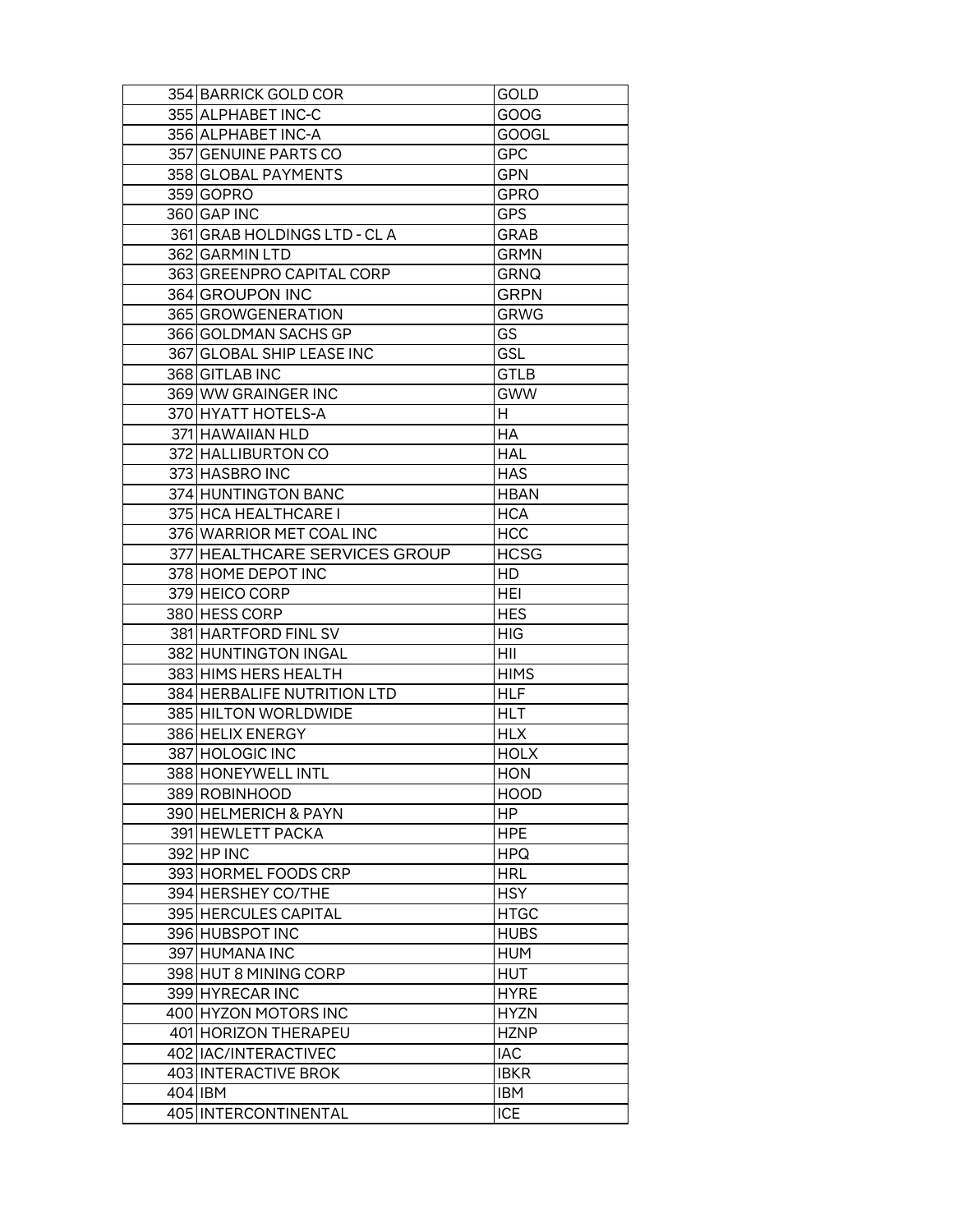| <b>IDXX</b><br>407 IDEXX LABS<br>408 IDEX CORP<br>IEX<br>409 INTL FLVR & FRAG<br><b>IFF</b><br>410 II-VI INC<br><b>IIVI</b><br>411 ILLUMINA INC<br><b>ILMN</b><br>412 IMMERSION CORP<br><b>IMMR</b><br>413 INCYTE CORP<br><b>INCY</b><br>414 INMODE LTD<br><b>INMD</b><br>415 INTEL CORP<br><b>INTC</b><br>416 INTUIT INC<br><b>INTU</b><br>417 INNOVIZ TECHNO<br><b>INVZ</b><br>418 IONQ INC<br><b>IONQ</b><br>419 INTL PAPER CO<br>IP<br>420 IQVIA HOLDINGS I<br>IQV<br>421 INGERSOLL-RAND I<br>IR.<br>422 IROBOT CORP<br><b>IRBT</b><br>423 IRIDIUM COMMUNIC<br><b>IRDM</b><br>424 INTUITIVE SURGIC<br><b>ISRG</b><br>425 GARTNER INC<br>IT<br>426 ILLINOIS TOOL WO<br><b>ITW</b><br>427 INVESCO LTD<br><b>IVZ</b><br>J<br>428 JACOBS ENGIN GRP<br><b>JAZZ</b><br>429 JAZZ PHARMACEUTICALS PLC<br>430 HUNT (JB) TRANS<br>JBHT<br>431 JETBLUE AIRWAYS<br><b>JBLU</b><br>432 JOHNSON CONTROLS<br><b>JCI</b><br>JNJ<br>433 JOHNSON&JOHNSON<br>434 JOBY AVIATION<br><b>JOBY</b><br>435 JPMORGAN CHASE<br>JPM<br>K<br>436 KELLOGG CO<br>437 KAIVAL BRANDS<br><b>KAVL</b><br>438 KYNDRYL HOLDINGS<br>KD.<br>439 KEURIG DR PEPPER<br><b>KDP</b><br>440 AKERNA CORP<br><b>KERN</b><br>441 KEYCORP<br><b>KEY</b><br>442 KEYSIGHT TEC<br><b>KEYS</b><br>443 KRAFT HEINZ CO/T<br><b>KHC</b><br>444 KLA CORP<br><b>KLAC</b><br>445 KULICKE SOFFA<br><b>KLIC</b><br>446 KIMBERLY-CLARK<br><b>KMB</b><br>447 KINDER MORGAN IN<br>KMI<br>448 CARMAX INC<br><b>KMX</b><br>449 KNIGHT-SWIFT TRANSPORTATION<br><b>KNX</b><br>450 COCA-COLA CO/THE<br>KO<br>451 KOPIN CORP<br><b>KOPN</b><br>452 KOSMOS ENERGY LT<br>KOS<br>453 KROGER CO<br>KR.<br>454 KURA SUSHI USA<br><b>KRUS</b><br>455 LITHIUM AMERICAS<br><b>LAC</b><br>456 CS DISCO INC<br>LAW |     | 406 IDEANOMICS INC     | <b>IDEX</b> |
|----------------------------------------------------------------------------------------------------------------------------------------------------------------------------------------------------------------------------------------------------------------------------------------------------------------------------------------------------------------------------------------------------------------------------------------------------------------------------------------------------------------------------------------------------------------------------------------------------------------------------------------------------------------------------------------------------------------------------------------------------------------------------------------------------------------------------------------------------------------------------------------------------------------------------------------------------------------------------------------------------------------------------------------------------------------------------------------------------------------------------------------------------------------------------------------------------------------------------------------------------------------------------------------------------------------------------------------------------------------------------------------------------------------------------------------------------------------------------------------------------------------------------------------------------------------------------------------------------------------------------------------------------------------------------------------------------------------------------------------|-----|------------------------|-------------|
|                                                                                                                                                                                                                                                                                                                                                                                                                                                                                                                                                                                                                                                                                                                                                                                                                                                                                                                                                                                                                                                                                                                                                                                                                                                                                                                                                                                                                                                                                                                                                                                                                                                                                                                                        |     |                        |             |
|                                                                                                                                                                                                                                                                                                                                                                                                                                                                                                                                                                                                                                                                                                                                                                                                                                                                                                                                                                                                                                                                                                                                                                                                                                                                                                                                                                                                                                                                                                                                                                                                                                                                                                                                        |     |                        |             |
|                                                                                                                                                                                                                                                                                                                                                                                                                                                                                                                                                                                                                                                                                                                                                                                                                                                                                                                                                                                                                                                                                                                                                                                                                                                                                                                                                                                                                                                                                                                                                                                                                                                                                                                                        |     |                        |             |
|                                                                                                                                                                                                                                                                                                                                                                                                                                                                                                                                                                                                                                                                                                                                                                                                                                                                                                                                                                                                                                                                                                                                                                                                                                                                                                                                                                                                                                                                                                                                                                                                                                                                                                                                        |     |                        |             |
|                                                                                                                                                                                                                                                                                                                                                                                                                                                                                                                                                                                                                                                                                                                                                                                                                                                                                                                                                                                                                                                                                                                                                                                                                                                                                                                                                                                                                                                                                                                                                                                                                                                                                                                                        |     |                        |             |
|                                                                                                                                                                                                                                                                                                                                                                                                                                                                                                                                                                                                                                                                                                                                                                                                                                                                                                                                                                                                                                                                                                                                                                                                                                                                                                                                                                                                                                                                                                                                                                                                                                                                                                                                        |     |                        |             |
|                                                                                                                                                                                                                                                                                                                                                                                                                                                                                                                                                                                                                                                                                                                                                                                                                                                                                                                                                                                                                                                                                                                                                                                                                                                                                                                                                                                                                                                                                                                                                                                                                                                                                                                                        |     |                        |             |
|                                                                                                                                                                                                                                                                                                                                                                                                                                                                                                                                                                                                                                                                                                                                                                                                                                                                                                                                                                                                                                                                                                                                                                                                                                                                                                                                                                                                                                                                                                                                                                                                                                                                                                                                        |     |                        |             |
|                                                                                                                                                                                                                                                                                                                                                                                                                                                                                                                                                                                                                                                                                                                                                                                                                                                                                                                                                                                                                                                                                                                                                                                                                                                                                                                                                                                                                                                                                                                                                                                                                                                                                                                                        |     |                        |             |
|                                                                                                                                                                                                                                                                                                                                                                                                                                                                                                                                                                                                                                                                                                                                                                                                                                                                                                                                                                                                                                                                                                                                                                                                                                                                                                                                                                                                                                                                                                                                                                                                                                                                                                                                        |     |                        |             |
|                                                                                                                                                                                                                                                                                                                                                                                                                                                                                                                                                                                                                                                                                                                                                                                                                                                                                                                                                                                                                                                                                                                                                                                                                                                                                                                                                                                                                                                                                                                                                                                                                                                                                                                                        |     |                        |             |
|                                                                                                                                                                                                                                                                                                                                                                                                                                                                                                                                                                                                                                                                                                                                                                                                                                                                                                                                                                                                                                                                                                                                                                                                                                                                                                                                                                                                                                                                                                                                                                                                                                                                                                                                        |     |                        |             |
|                                                                                                                                                                                                                                                                                                                                                                                                                                                                                                                                                                                                                                                                                                                                                                                                                                                                                                                                                                                                                                                                                                                                                                                                                                                                                                                                                                                                                                                                                                                                                                                                                                                                                                                                        |     |                        |             |
|                                                                                                                                                                                                                                                                                                                                                                                                                                                                                                                                                                                                                                                                                                                                                                                                                                                                                                                                                                                                                                                                                                                                                                                                                                                                                                                                                                                                                                                                                                                                                                                                                                                                                                                                        |     |                        |             |
|                                                                                                                                                                                                                                                                                                                                                                                                                                                                                                                                                                                                                                                                                                                                                                                                                                                                                                                                                                                                                                                                                                                                                                                                                                                                                                                                                                                                                                                                                                                                                                                                                                                                                                                                        |     |                        |             |
|                                                                                                                                                                                                                                                                                                                                                                                                                                                                                                                                                                                                                                                                                                                                                                                                                                                                                                                                                                                                                                                                                                                                                                                                                                                                                                                                                                                                                                                                                                                                                                                                                                                                                                                                        |     |                        |             |
|                                                                                                                                                                                                                                                                                                                                                                                                                                                                                                                                                                                                                                                                                                                                                                                                                                                                                                                                                                                                                                                                                                                                                                                                                                                                                                                                                                                                                                                                                                                                                                                                                                                                                                                                        |     |                        |             |
|                                                                                                                                                                                                                                                                                                                                                                                                                                                                                                                                                                                                                                                                                                                                                                                                                                                                                                                                                                                                                                                                                                                                                                                                                                                                                                                                                                                                                                                                                                                                                                                                                                                                                                                                        |     |                        |             |
|                                                                                                                                                                                                                                                                                                                                                                                                                                                                                                                                                                                                                                                                                                                                                                                                                                                                                                                                                                                                                                                                                                                                                                                                                                                                                                                                                                                                                                                                                                                                                                                                                                                                                                                                        |     |                        |             |
|                                                                                                                                                                                                                                                                                                                                                                                                                                                                                                                                                                                                                                                                                                                                                                                                                                                                                                                                                                                                                                                                                                                                                                                                                                                                                                                                                                                                                                                                                                                                                                                                                                                                                                                                        |     |                        |             |
|                                                                                                                                                                                                                                                                                                                                                                                                                                                                                                                                                                                                                                                                                                                                                                                                                                                                                                                                                                                                                                                                                                                                                                                                                                                                                                                                                                                                                                                                                                                                                                                                                                                                                                                                        |     |                        |             |
|                                                                                                                                                                                                                                                                                                                                                                                                                                                                                                                                                                                                                                                                                                                                                                                                                                                                                                                                                                                                                                                                                                                                                                                                                                                                                                                                                                                                                                                                                                                                                                                                                                                                                                                                        |     |                        |             |
|                                                                                                                                                                                                                                                                                                                                                                                                                                                                                                                                                                                                                                                                                                                                                                                                                                                                                                                                                                                                                                                                                                                                                                                                                                                                                                                                                                                                                                                                                                                                                                                                                                                                                                                                        |     |                        |             |
|                                                                                                                                                                                                                                                                                                                                                                                                                                                                                                                                                                                                                                                                                                                                                                                                                                                                                                                                                                                                                                                                                                                                                                                                                                                                                                                                                                                                                                                                                                                                                                                                                                                                                                                                        |     |                        |             |
|                                                                                                                                                                                                                                                                                                                                                                                                                                                                                                                                                                                                                                                                                                                                                                                                                                                                                                                                                                                                                                                                                                                                                                                                                                                                                                                                                                                                                                                                                                                                                                                                                                                                                                                                        |     |                        |             |
|                                                                                                                                                                                                                                                                                                                                                                                                                                                                                                                                                                                                                                                                                                                                                                                                                                                                                                                                                                                                                                                                                                                                                                                                                                                                                                                                                                                                                                                                                                                                                                                                                                                                                                                                        |     |                        |             |
|                                                                                                                                                                                                                                                                                                                                                                                                                                                                                                                                                                                                                                                                                                                                                                                                                                                                                                                                                                                                                                                                                                                                                                                                                                                                                                                                                                                                                                                                                                                                                                                                                                                                                                                                        |     |                        |             |
|                                                                                                                                                                                                                                                                                                                                                                                                                                                                                                                                                                                                                                                                                                                                                                                                                                                                                                                                                                                                                                                                                                                                                                                                                                                                                                                                                                                                                                                                                                                                                                                                                                                                                                                                        |     |                        |             |
|                                                                                                                                                                                                                                                                                                                                                                                                                                                                                                                                                                                                                                                                                                                                                                                                                                                                                                                                                                                                                                                                                                                                                                                                                                                                                                                                                                                                                                                                                                                                                                                                                                                                                                                                        |     |                        |             |
|                                                                                                                                                                                                                                                                                                                                                                                                                                                                                                                                                                                                                                                                                                                                                                                                                                                                                                                                                                                                                                                                                                                                                                                                                                                                                                                                                                                                                                                                                                                                                                                                                                                                                                                                        |     |                        |             |
|                                                                                                                                                                                                                                                                                                                                                                                                                                                                                                                                                                                                                                                                                                                                                                                                                                                                                                                                                                                                                                                                                                                                                                                                                                                                                                                                                                                                                                                                                                                                                                                                                                                                                                                                        |     |                        |             |
|                                                                                                                                                                                                                                                                                                                                                                                                                                                                                                                                                                                                                                                                                                                                                                                                                                                                                                                                                                                                                                                                                                                                                                                                                                                                                                                                                                                                                                                                                                                                                                                                                                                                                                                                        |     |                        |             |
|                                                                                                                                                                                                                                                                                                                                                                                                                                                                                                                                                                                                                                                                                                                                                                                                                                                                                                                                                                                                                                                                                                                                                                                                                                                                                                                                                                                                                                                                                                                                                                                                                                                                                                                                        |     |                        |             |
|                                                                                                                                                                                                                                                                                                                                                                                                                                                                                                                                                                                                                                                                                                                                                                                                                                                                                                                                                                                                                                                                                                                                                                                                                                                                                                                                                                                                                                                                                                                                                                                                                                                                                                                                        |     |                        |             |
|                                                                                                                                                                                                                                                                                                                                                                                                                                                                                                                                                                                                                                                                                                                                                                                                                                                                                                                                                                                                                                                                                                                                                                                                                                                                                                                                                                                                                                                                                                                                                                                                                                                                                                                                        |     |                        |             |
|                                                                                                                                                                                                                                                                                                                                                                                                                                                                                                                                                                                                                                                                                                                                                                                                                                                                                                                                                                                                                                                                                                                                                                                                                                                                                                                                                                                                                                                                                                                                                                                                                                                                                                                                        |     |                        |             |
|                                                                                                                                                                                                                                                                                                                                                                                                                                                                                                                                                                                                                                                                                                                                                                                                                                                                                                                                                                                                                                                                                                                                                                                                                                                                                                                                                                                                                                                                                                                                                                                                                                                                                                                                        |     |                        |             |
|                                                                                                                                                                                                                                                                                                                                                                                                                                                                                                                                                                                                                                                                                                                                                                                                                                                                                                                                                                                                                                                                                                                                                                                                                                                                                                                                                                                                                                                                                                                                                                                                                                                                                                                                        |     |                        |             |
|                                                                                                                                                                                                                                                                                                                                                                                                                                                                                                                                                                                                                                                                                                                                                                                                                                                                                                                                                                                                                                                                                                                                                                                                                                                                                                                                                                                                                                                                                                                                                                                                                                                                                                                                        |     |                        |             |
|                                                                                                                                                                                                                                                                                                                                                                                                                                                                                                                                                                                                                                                                                                                                                                                                                                                                                                                                                                                                                                                                                                                                                                                                                                                                                                                                                                                                                                                                                                                                                                                                                                                                                                                                        |     |                        |             |
|                                                                                                                                                                                                                                                                                                                                                                                                                                                                                                                                                                                                                                                                                                                                                                                                                                                                                                                                                                                                                                                                                                                                                                                                                                                                                                                                                                                                                                                                                                                                                                                                                                                                                                                                        |     |                        |             |
|                                                                                                                                                                                                                                                                                                                                                                                                                                                                                                                                                                                                                                                                                                                                                                                                                                                                                                                                                                                                                                                                                                                                                                                                                                                                                                                                                                                                                                                                                                                                                                                                                                                                                                                                        |     |                        |             |
|                                                                                                                                                                                                                                                                                                                                                                                                                                                                                                                                                                                                                                                                                                                                                                                                                                                                                                                                                                                                                                                                                                                                                                                                                                                                                                                                                                                                                                                                                                                                                                                                                                                                                                                                        |     |                        |             |
|                                                                                                                                                                                                                                                                                                                                                                                                                                                                                                                                                                                                                                                                                                                                                                                                                                                                                                                                                                                                                                                                                                                                                                                                                                                                                                                                                                                                                                                                                                                                                                                                                                                                                                                                        |     |                        |             |
|                                                                                                                                                                                                                                                                                                                                                                                                                                                                                                                                                                                                                                                                                                                                                                                                                                                                                                                                                                                                                                                                                                                                                                                                                                                                                                                                                                                                                                                                                                                                                                                                                                                                                                                                        |     |                        |             |
|                                                                                                                                                                                                                                                                                                                                                                                                                                                                                                                                                                                                                                                                                                                                                                                                                                                                                                                                                                                                                                                                                                                                                                                                                                                                                                                                                                                                                                                                                                                                                                                                                                                                                                                                        |     |                        |             |
|                                                                                                                                                                                                                                                                                                                                                                                                                                                                                                                                                                                                                                                                                                                                                                                                                                                                                                                                                                                                                                                                                                                                                                                                                                                                                                                                                                                                                                                                                                                                                                                                                                                                                                                                        |     |                        |             |
|                                                                                                                                                                                                                                                                                                                                                                                                                                                                                                                                                                                                                                                                                                                                                                                                                                                                                                                                                                                                                                                                                                                                                                                                                                                                                                                                                                                                                                                                                                                                                                                                                                                                                                                                        |     |                        |             |
|                                                                                                                                                                                                                                                                                                                                                                                                                                                                                                                                                                                                                                                                                                                                                                                                                                                                                                                                                                                                                                                                                                                                                                                                                                                                                                                                                                                                                                                                                                                                                                                                                                                                                                                                        |     |                        |             |
|                                                                                                                                                                                                                                                                                                                                                                                                                                                                                                                                                                                                                                                                                                                                                                                                                                                                                                                                                                                                                                                                                                                                                                                                                                                                                                                                                                                                                                                                                                                                                                                                                                                                                                                                        |     |                        |             |
|                                                                                                                                                                                                                                                                                                                                                                                                                                                                                                                                                                                                                                                                                                                                                                                                                                                                                                                                                                                                                                                                                                                                                                                                                                                                                                                                                                                                                                                                                                                                                                                                                                                                                                                                        |     |                        |             |
|                                                                                                                                                                                                                                                                                                                                                                                                                                                                                                                                                                                                                                                                                                                                                                                                                                                                                                                                                                                                                                                                                                                                                                                                                                                                                                                                                                                                                                                                                                                                                                                                                                                                                                                                        | 457 | <b>LAZARD LTD-CL A</b> | LAZ         |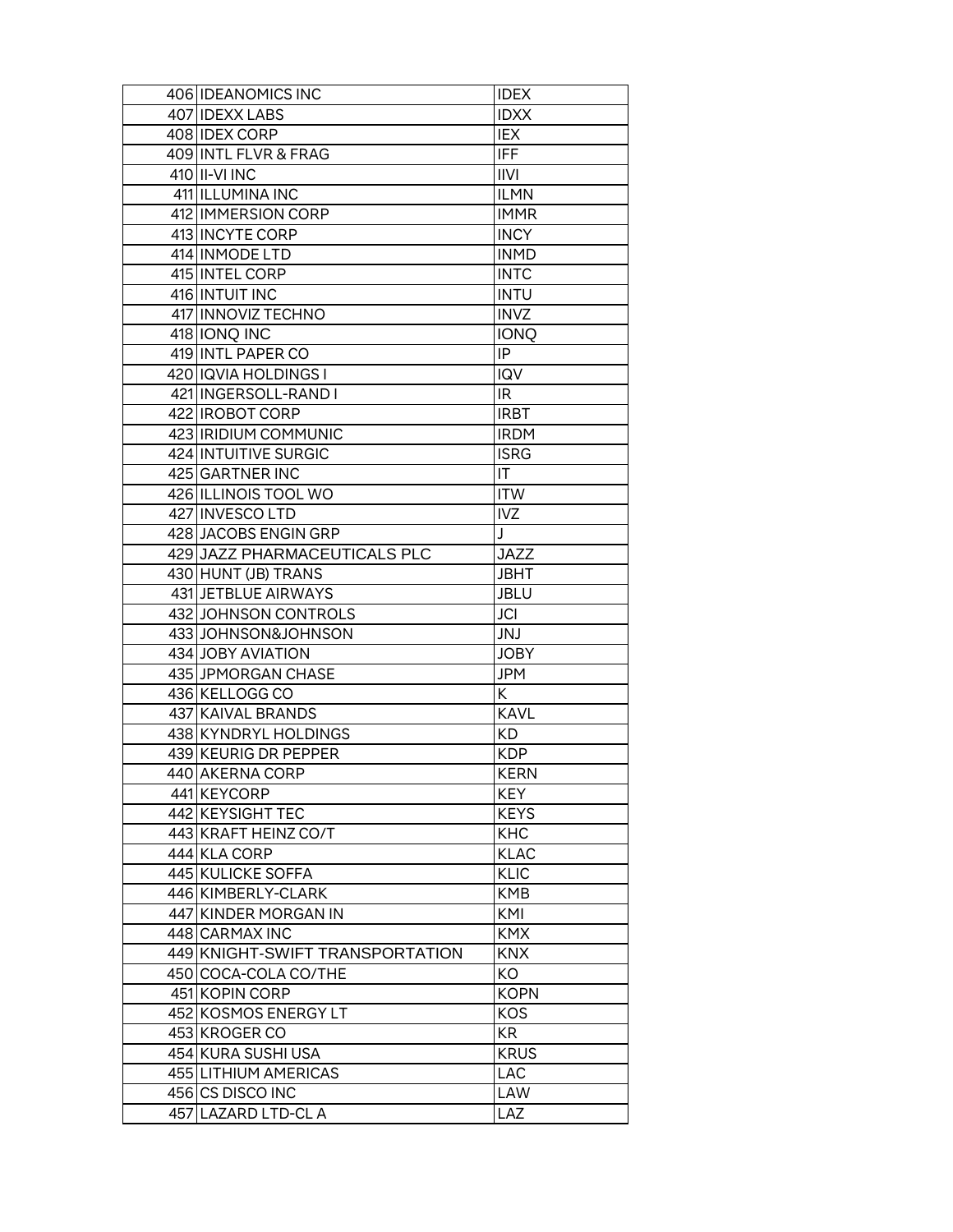| 458 LUMINAR TECHNOLO           | LAZR         |
|--------------------------------|--------------|
| 459 LIBERTY BR-A               | <b>LBRDA</b> |
| 460 LIBERTY BR-C               | <b>LBRDK</b> |
| 461 LIBERTY GLB CL-A           | LBTYA        |
| 462 LENDING CLUB               | LC.          |
| 463 LUCID GROUP                | <b>LCID</b>  |
| 464 LEGGETT & PLATT            | <b>LEG</b>   |
| 465 LENNAR CORP-A              | <b>LEN</b>   |
| 466 LENNAR CORP-B              | LEN/B        |
| 467 LEVI STRAUSS-A             | <b>LEVI</b>  |
| 468 LABORATORY CP              | LН           |
| 469 L3HARRIS TECHNOL           | <b>LHX</b>   |
| 470 LINDE PLC                  | LIN          |
| 471 LUOKUNG TECHNO             | <b>LKCO</b>  |
| 472 LIMELIGHT NETWRK           | <b>LLNW</b>  |
| 473 ELI LILLY & CO             | <b>LLY</b>   |
| 474 LEMONADE INC               | <b>LMND</b>  |
| 475 LOCKHEED MARTIN            | LMT          |
| 476 ALLIANT ENERGY             | <b>LNT</b>   |
| 477 LOGITECH INTL              | <b>LOGI</b>  |
| 478 LOWE'S COS INC             | LOW          |
| 479 LOUISIANA-PACIFI           | <b>LPX</b>   |
| 480 LAM RESEARCH               | <b>LRCX</b>  |
| 481 LATTICE SEMICON            | <b>LSCC</b>  |
| 482 LIGHTSPEED COMM            | LSPD         |
| 483 LIVENT CORP                | <b>LTHM</b>  |
| 484 LULULEMON ATH              | LULU         |
| 485 LUMEN TECHNOLOGI           | <b>LUMN</b>  |
| 486 SOUTHWEST AIR              | LUV          |
| 487 LAS VEGAS SANDS            | LVS          |
| 488 LYONDELL BASELL-A          | <b>LYB</b>   |
| 489 LYFT INC-A                 | <b>LYFT</b>  |
| 490 LIVE NATION ENTE           | <b>LYV</b>   |
| 491 LEGALZOOM COM              | <b>LZ</b>    |
| 492 MACY'S INC                 | M            |
| 493 MASTERCARD INC-A           | МA           |
| 494 MAIN STREET CPTL           | <b>MAIN</b>  |
| 495 MANCHESTER UNITED PLC-CL A | MANU         |
| 496 MARRIOTT INTL-A            | <b>MAR</b>   |
| 497 MARATHON DIGITAL           | <b>MARA</b>  |
| 498 MATSON INC                 | <b>MATX</b>  |
| 499 MCDONALDS CORP             | MCD          |
| 500 MICROCHIP TECH             | MCHP         |
| 501 MCKESSON CORP              | <b>MCK</b>   |
| 502 MOODY'S CORP               | <b>MCO</b>   |
| 503 MISTER CAR WASH            | <b>MCW</b>   |
| 504 MONGODB INC                | MDB          |
| 505 MONDELEZ INTER-A           | <b>MDLZ</b>  |
| 506 MEDTRONIC PLC              | MDT          |
| 507 MERCADOLIBRE INC           | <b>MELI</b>  |
| 508 METLIFE INC                | MET          |
| 509 METEN HD                   | <b>METX</b>  |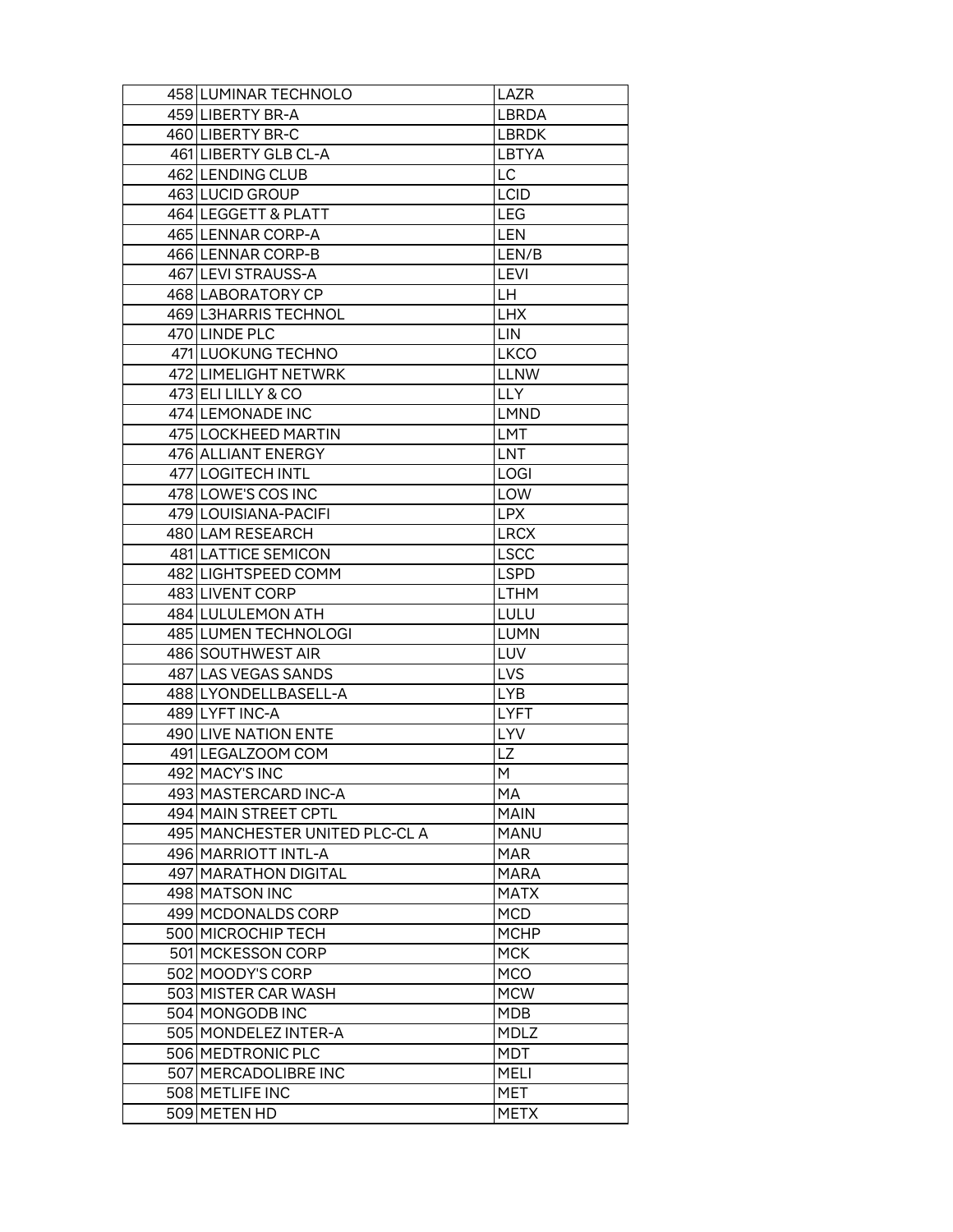| 510 MAGNA INTL                  | <b>MGA</b>  |
|---------------------------------|-------------|
| 511 MONEYGRAM INTL              | MGI         |
| 512 MGM RESORTS INTE            | <b>MGM</b>  |
| 513 MAGNITE INC                 | <b>MGNI</b> |
| 514 MCCORMICK-N/V               | <b>MKC</b>  |
| 515 MARKEL CORP                 | <b>MKL</b>  |
| 516 MARKETAXESS                 | <b>MKTX</b> |
| 517 MARTIN MAR MTLS             | <b>MLM</b>  |
| 518 MARSH & MCLENNAN            | <b>MMC</b>  |
| 519 3M CO                       | MMM         |
| 520 MONDAY COM LTD              | <b>MNDY</b> |
| 521 MONSTER BEVERAGE            | <b>MNST</b> |
| 522 ALTRIA GROUP INC            | MO          |
| 523 MOSAIC CO/THE               | <b>MOS</b>  |
| 524 MARATHON PETROLE            | <b>MPC</b>  |
| 525 MONOLITHIC POWER            | <b>MPWR</b> |
| 526 MARQETA INC                 | MQ          |
| 527 MERCK & CO                  | <b>MRK</b>  |
| 528 MODERNA INC                 | <b>MRNA</b> |
| 529 MARATHON OIL CORP           | <b>MRO</b>  |
| 530 MARAVAI LIFE                | <b>MRVI</b> |
| 531 MARVELL TECH GRP            | <b>MRVL</b> |
| 532 MORGAN STANLEY              | <b>MS</b>   |
| 533 MSCI INC                    | <b>MSCI</b> |
| 534 MICROSOFT CORP              | <b>MSFT</b> |
| 535 MOTOROLA SOLUTIO            | <b>MSI</b>  |
| 536 MICROSTRATEGY               | <b>MSTR</b> |
| 537 M&T BANK CORP               | <b>MTB</b>  |
| 538 MATCH GROUP INC             | <b>MTCH</b> |
| 539 METTLER-TOLEDO              | <b>MTD</b>  |
| 540 MERITAGE HOMES C            | MTH         |
| 541 MATTERPORT INC              | <b>MTTR</b> |
| 542 MICRON TECH                 | <b>MU</b>   |
| 543 MICRO VISION INC.           | <b>MVIS</b> |
| 544 INARI MDICAL INC            | <b>NARI</b> |
| 545 NORDIC AMERICAN TANKERS LTD | NAT         |
| 546 NEUROCRINE BIOSCIENCES INC. | <b>NBIX</b> |
| 547 NORWEGIAN CRUISE            | <b>NCLH</b> |
| 548 NCINO INC                   | <b>NCNO</b> |
| 549 NASDAQ INC                  | <b>NDAQ</b> |
| 550 NEXTERA ENERGY              | <b>NEE</b>  |
| 551 NEWMONT CORP                | <b>NEM</b>  |
| 552 NEOGENOMICS INC             | <b>NEO</b>  |
| 553 CLOUDFLARE INC-A            | NET         |
| 554 NEWTEK BUSINESS             | <b>NEWT</b> |
| 555 NETFLIX INC                 | <b>NFLX</b> |
| 556 NATURAL HEALTH              | <b>NHTC</b> |
| 557 NEW JERSEY RES              | <b>NJR</b>  |
| 558 NIKE INC-CL B               | <b>NKE</b>  |
| 559 NIKOLA CORP                 | <b>NKLA</b> |
| 560 NANO X IMAGING              | <b>NNOX</b> |
| 561 NORTHROP GRUMMAN            | <b>NOC</b>  |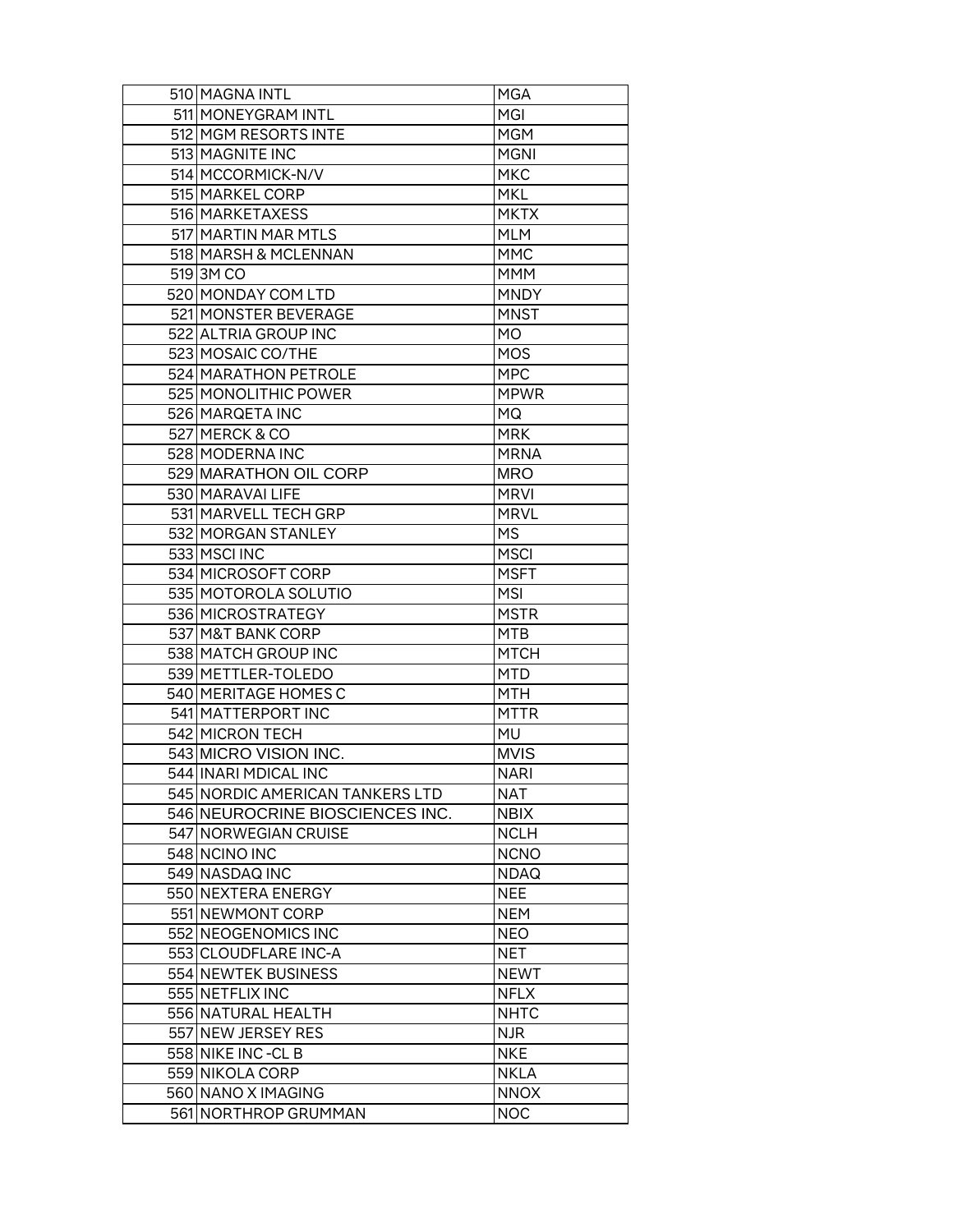| 562 SERVICENOW INC              | <b>NOW</b>  |
|---------------------------------|-------------|
| 563 NORFOLK SOUTHERN            | <b>NSC</b>  |
| 564 NETAPP INC                  | <b>NTAP</b> |
| 565 NUTRIEN                     | <b>NTR</b>  |
| 566 NORTHERN TRUST              | <b>NTRS</b> |
| 567 NU HOLDINGS LTD             | <b>NU</b>   |
| 568 NUCOR CORP                  | <b>NUE</b>  |
| 569 NU SKIN ENTERPRISES INC - A | <b>NUS</b>  |
| 570 NUZEE INC                   | <b>NUZE</b> |
| 571 NOVAVAX INC                 | <b>NVAX</b> |
| 572 NOVOCURE LIMITED            | <b>NVCR</b> |
| 573 NVIDIA CORP                 | <b>NVDA</b> |
| 574 NVR INC                     | <b>NVR</b>  |
| 575 INVITAE CORP                | <b>NVTA</b> |
| 576 NORTHWST BANCSHR            | <b>NWBI</b> |
| 577 NEWELL BRANDS IN            | <b>NWL</b>  |
| 578 NORTHWEST NATURAL HOLDINGS  | NWN         |
| 579 NEWS CORP-CL B              | <b>NWS</b>  |
| 580 NEWS CORP-CL A              | <b>NWSA</b> |
| 581 NXP SEMICONDUCTO            | <b>NXPI</b> |
| 582 REALTY INCOME CORP          | O           |
|                                 |             |
| 583 OBSEVA SA                   | OBSV        |
| 584 OCUGEN INC                  | <b>OCGN</b> |
| 585 OIL-DRI CORP OF AMERICA     | ODC         |
| 586 OLD DOMINION FRT            | ODFL        |
| 587 OGE ENERGY CORP             | OGE         |
| 588 ORGANIGRAM HLD              | OGI         |
| 589 ORGANON                     | OGN         |
| 590 ONEOK INC                   | OKE         |
| 591 OKTA INC                    | <b>OKTA</b> |
| 592 UNIVERSAL DISPLAY CORP.     | OLED        |
| 593 OLO INC                     | OLO         |
| 594 OLAPLEX HLD                 | <b>OLPX</b> |
| 595 OMNICOM GROUP               | OMC         |
| 596 ON SEMICONDUCTOR            | ON          |
| 597 ON HOLDING                  | ONON        |
| 598 ONTO INNOVATION INC         | <b>ONTO</b> |
| 599 OFFERPAD SOL                | OPAD        |
| 600 OPENDOOR TECHNOL            | <b>OPEN</b> |
| 601 OWL ROCK CAPITAL            | ORCC        |
| 602 ORACLE CORP                 | ORCL        |
| 603 OLD REPUBLIC INT            | ORI         |
| 604 O'REILLY AUTOMOT            | <b>ORLY</b> |
| 605 OSCAR HEALTH INC - CLASS A  | <b>OSCR</b> |
| 606 OCCIDENTAL PETE             | OXY         |
| 607 PACIFIC BIOSCIEN            | PACB        |
| 608 PAGSEGURO DIGI-A            | PAGS        |
| 609 PALO ALTO NETWOR            | <b>PANW</b> |
| 610 PARAMOUNT GLOBAL-CLASS B    | <b>PARA</b> |
| 611 UIPATH INC                  | <b>PATH</b> |
| 612 PAYCOM SOFTWARE             | <b>PAYC</b> |
| 613 PAYCHEX INC                 | <b>PAYX</b> |
|                                 |             |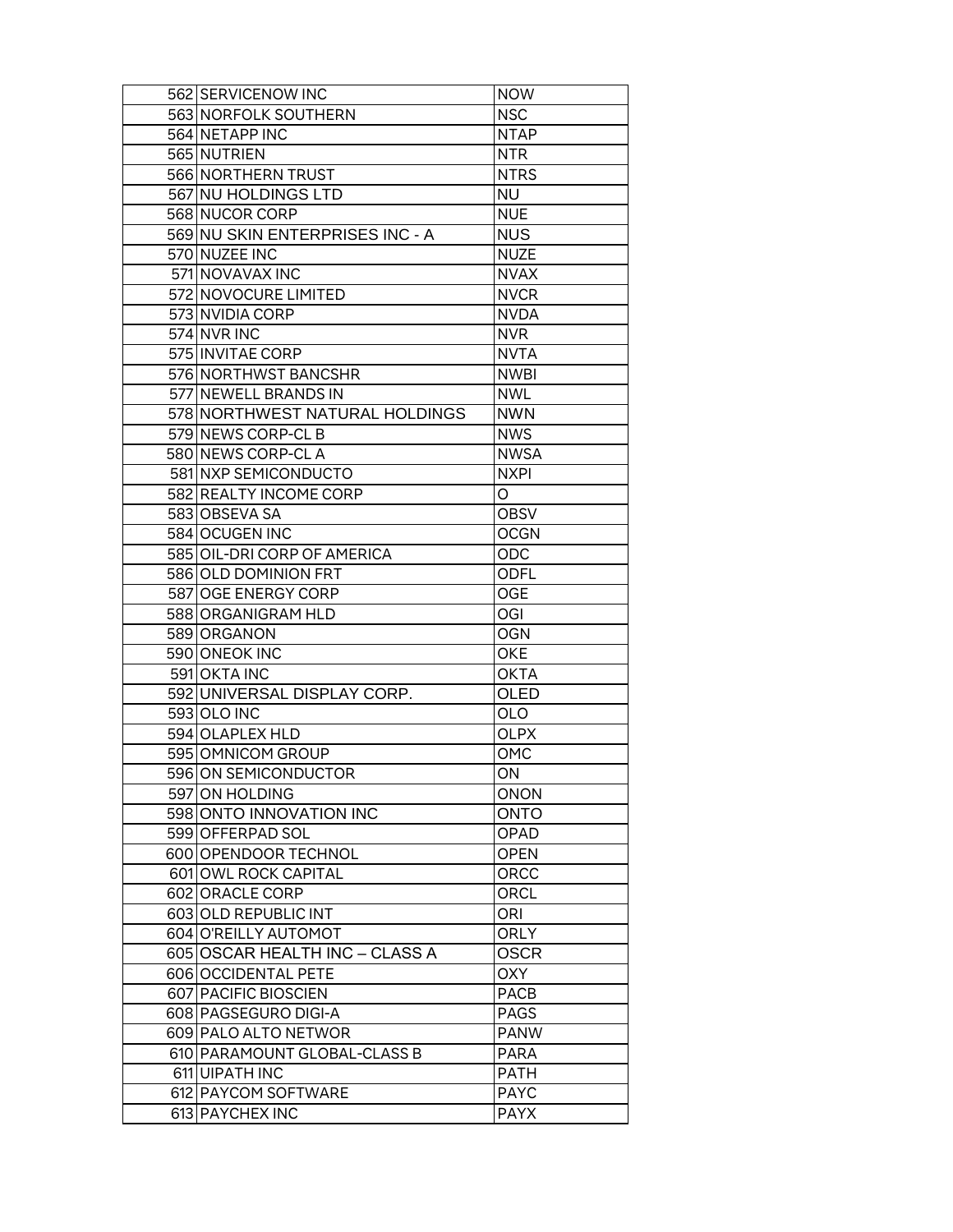| 614 PACCAR INC       | <b>PCAR</b> |
|----------------------|-------------|
| 615 PG&E CORP        | <b>PCG</b>  |
| 616 PUB SERV ENTERP  | <b>PEG</b>  |
| 617 PENN NATL GAMING | <b>PENN</b> |
| 618 PEPSICO INC      | <b>PEP</b>  |
| 619 PERION NETWORK   | <b>PERI</b> |
| 620 PFIZER INC       | <b>PFE</b>  |
| 621 PRINCIPAL FINL   | <b>PFG</b>  |
| 622 PERFORMANCE FOOD | <b>PFGC</b> |
| 623 PROCTER & GAMBLE | PG          |
| 624 PROGYNY INC      | <b>PGNY</b> |
| 625 PROGRESSIVE CORP | <b>PGR</b>  |
| 626 PARKER HANNIFIN  | PH          |
| 627 PINTEREST INC-A  | <b>PINS</b> |
| 628 PLBY GROUP INC.  | <b>PLBY</b> |
| 629 PALANTIR TECHN-A | <b>PLTR</b> |
| 630 PLUG POWER INC   | PLUG        |
| 631 PHILIP MORRIS IN | <b>PM</b>   |
| 632 PNC FINANCIAL SE | <b>PNC</b>  |
| 633 INSULET CORP     | <b>PODD</b> |
| 634 POOL CORP        | <b>POOL</b> |
|                      |             |
| 635 POWER INTEGRATIO | <b>POWI</b> |
| 636 PPG INDS INC     | <b>PPG</b>  |
| 637 PPL CORP         | PPL         |
| 638 PIONEER POWER    | <b>PPSI</b> |
| 639 PERFICIENT INC   | <b>PRFT</b> |
| 640 PROGENITY INC    | <b>PROG</b> |
| 641 PRUDENTL FINL    | <b>PRU</b>  |
| 642 PROSPECT CAPITAL | <b>PSEC</b> |
| 643 PHILLIPS 66      | <b>PSX</b>  |
| 644 PTC INC          | <b>PTC</b>  |
| 645 PELOTON INTERACT | <b>PTON</b> |
| 646 PUBMATIC INC     | <b>PUBM</b> |
| 647 PVH CORP         | <b>PVH</b>  |
| 648 QUANTA SERVICES  | <b>PWR</b>  |
| 649 PIONEER NATURAL  | <b>PXD</b>  |
| 650 PAYPAL HOLDINGS  | <b>PYPL</b> |
| 651 FT NQ CLEAN ENRG | <b>QCLN</b> |
| 652 QUALCOMM INC     | QCOM        |
| 653 QORVO INC        | QRVO        |
| 654 QUANTUMSCAPE COR | QS          |
| 655 FERRARINV        | <b>RACE</b> |
| 656 ROBLOX CORP - A  | <b>RBLX</b> |
| 657 ROYAL CARIBBEAN  | RCL         |
| 658 REGENERON PHARM  | <b>REGN</b> |
| 659 REMITLY GLOBAL   | <b>RELY</b> |
| 660 REGIONS FINANCIA | <b>RF</b>   |
| 661 RH               | <b>RH</b>   |
| 662 LORDSTOWN MOTORS | <b>RIDE</b> |
| 663 TRANSOCEAN LTD   | <b>RIG</b>  |
| 664 RIOT BLOCKCHAIN  | <b>RIOT</b> |
| 665 RIVIAN ATMOTIVE  | <b>RIVN</b> |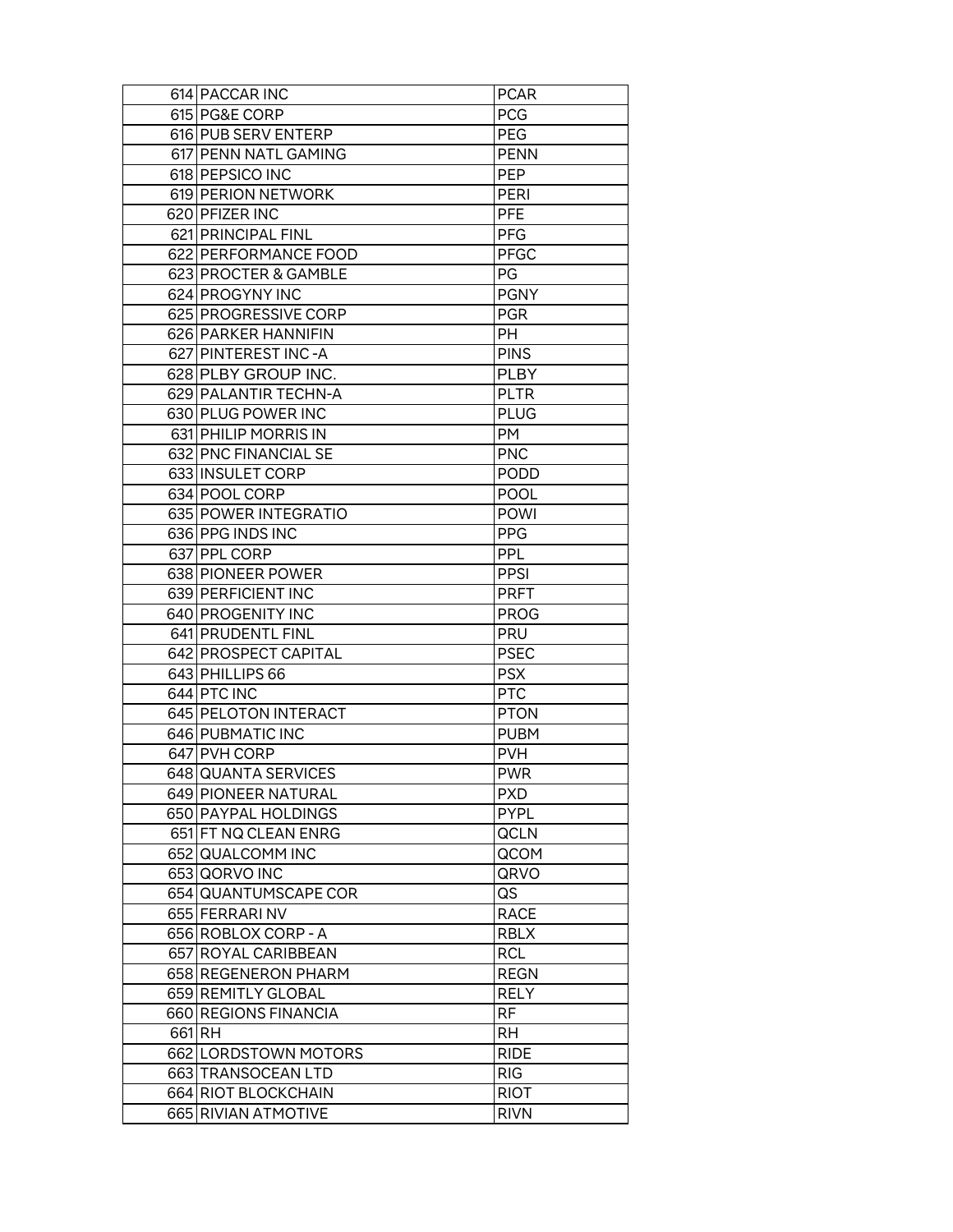| 666 RAYMOND JAMES                | <b>RJF</b>  |
|----------------------------------|-------------|
| 667 ROCKET LAB USA               | <b>RKLB</b> |
| 668 ROCKET COS INC-A             | <b>RKT</b>  |
| 669 RESMED INC                   | <b>RMD</b>  |
| 670 RINGCENTRAL IN-A             | <b>RNG</b>  |
| 671 ROCKWELL AUTOMAT             | <b>ROK</b>  |
| 672 ROKU INC                     | <b>ROKU</b> |
| 673 ROLLINS INC                  | ROL         |
| 674 ROOT INC OH                  | <b>ROOT</b> |
| 675 ROPER TECHNOLOGI             | ROP         |
| 676 ROSS STORES INC              | <b>ROST</b> |
| 677 ROYALTY PHARMA-A             | <b>RPRX</b> |
| 678 RELIANCE STEEL & ALUMINUM CO | <b>RS</b>   |
| 679 REPUBLIC SVCS                | <b>RSG</b>  |
| 680 RAYTHEON TECHNOL             | <b>RTX</b>  |
| 681 SUNRUN INC                   | <b>RUN</b>  |
| 682 REVOLVE GROUP                | <b>RVLV</b> |
| 683 REWALK ROBOTICS              | <b>RWLK</b> |
| 684 SENTINELONE INC              | S           |
| 685 CASSAVA SCIENCES             | SAVA        |
| 686 STAR BULK CRRIER             | <b>SBLK</b> |
| 687 STARBUCKS CORP               | <b>SBUX</b> |
| 688 SOUTHERN COPPER              | <b>SCCO</b> |
| 689 SCHWAB (CHARLES)             | <b>SCHW</b> |
| 690 SMILEDIRECTCLUB              | <b>SDC</b>  |
| 691 SOLAREDGE TECHNO             | SEDG        |
| 692 SFL CORPORATION              | SFL         |
| 693 SEAGEN INC                   | <b>SGEN</b> |
| 694 SHAKE SHACK INC - CLASS A    | <b>SHAK</b> |
| 695 SHOPIFY                      | <b>SHOP</b> |
| 696 SHERWIN-WILLIAMS             | <b>SHW</b>  |
| 697 SIGNET JEWELERS              | <b>SIG</b>  |
| 698 SIRIUS XM HOLDIN             | <b>SIRI</b> |
| 699 SITEONE LANDSCAP             | <b>SITE</b> |
| 700 SVB FINANCIAL GR             | <b>SIVB</b> |
| 701 SHAW COMMUNICTNS             | <b>SJR</b>  |
| 702 BEAUTY HEALTH CO             | <b>SKIN</b> |
| 703 SKILLZ INC                   | <b>SKLZ</b> |
| 704 SKECHERS USA-A               | <b>SKX</b>  |
| 705 SYKYWATER TECHNO             | <b>SKYT</b> |
| 706 SQL TECHNOLOGIES CORP        | <b>SKYX</b> |
| 707 SCHLUMBERGER LTD             | <b>SLB</b>  |
| 708 SLM CORP                     | <b>SLM</b>  |
| 709 SNAP INC - A                 | <b>SNAP</b> |
| 710 SUNDIAL GROWERS              | SNDL        |
| 711 SNOWFLAKE INC-A              | SNOW        |
| 712 SYNOPSYS INC                 | <b>SNPS</b> |
| 713 SOUTHERN CO                  | SO          |
| 714 SOFI TECHNOLOGY              | <b>SOFI</b> |
| 715 ELECTRAMECCANICA             | SOLO        |
| 716 SONOS INC                    | SONO        |
| 717 VIRGIN GALACTIC              | <b>SPCE</b> |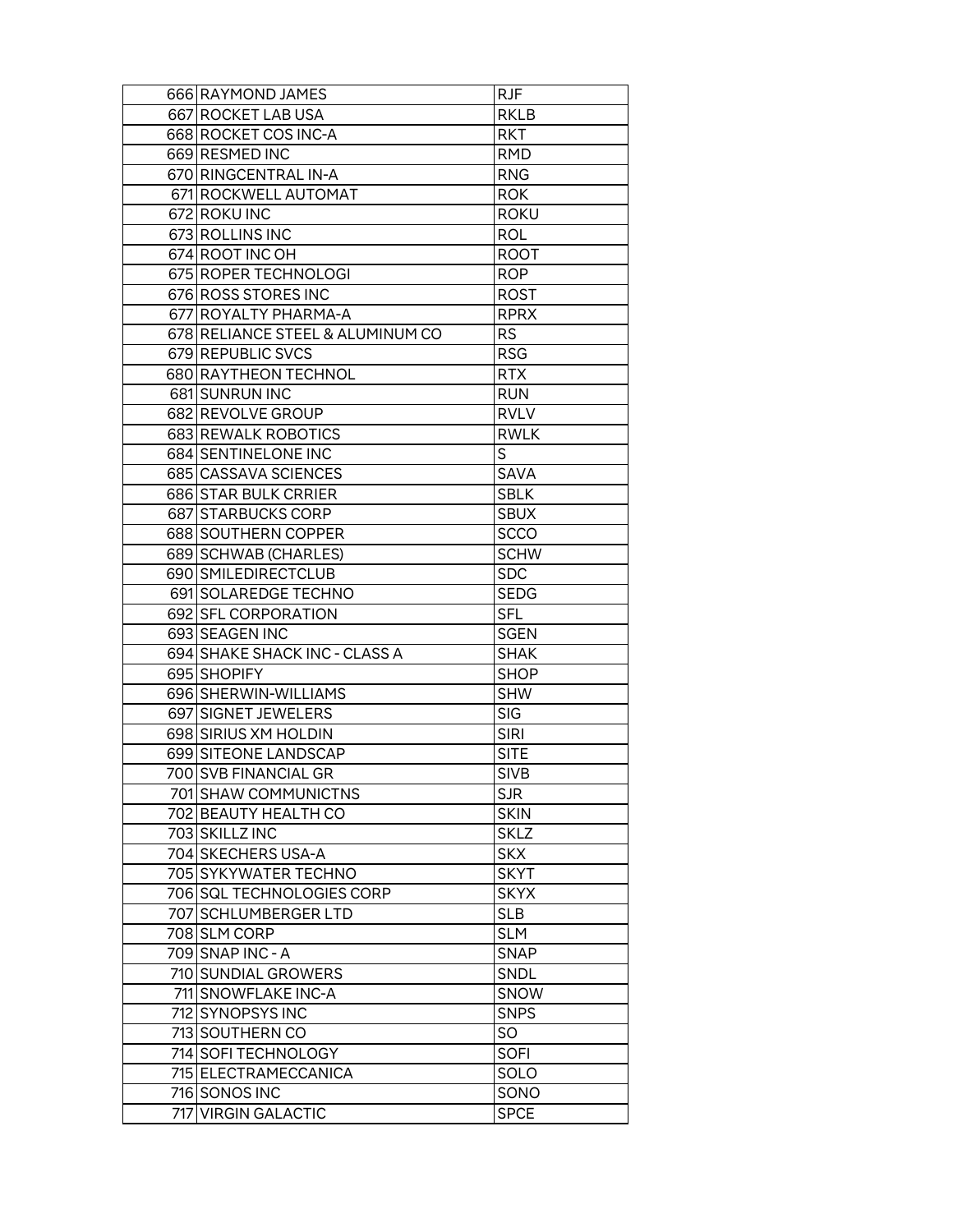|     | 718 S&P GLOBAL INC             | <b>SPGI</b> |
|-----|--------------------------------|-------------|
|     | 719 SPIRE GLOBAL INC           | <b>SPIR</b> |
|     | 720 SPLUNK INC                 | <b>SPLK</b> |
|     | 721 SPOTIFY TECHNOLO           | <b>SPOT</b> |
|     | 722 SUNPOWER CORP              | <b>SPWR</b> |
|     | 723 BLOCK INC                  | SQ          |
|     | 724 SEMPRA ENERGY              | <b>SRE</b>  |
|     | 725 SURGALIGN HLDS             | <b>SRGA</b> |
|     | 726 SS&C TECHNOLOGIE           | <b>SSNC</b> |
|     | 727 SURO CAPITAL CO            | SSSS        |
|     | 728 STRATASYS LTD              | <b>SSYS</b> |
|     | 729 STERIS PLC                 | <b>STE</b>  |
|     | 730 STEM INC                   | <b>STEM</b> |
|     | 731 STELLANTIS NV              | <b>STLA</b> |
|     | 732 STONECO LTD-A              | <b>STNE</b> |
|     | 733 STATE ST CORP              | <b>STT</b>  |
|     | 734 SEAGATE TECHNOLO           | <b>STX</b>  |
|     | 735 CONSTELLATION-A            | <b>STZ</b>  |
|     | 736 SUNCOR ENERGY              | SU          |
|     | 737 STANLEY BLACK &            | <b>SWK</b>  |
|     | 738 SKYWORKS SOLUTIO           | <b>SWKS</b> |
|     | 739 SOUTHWESTERN ENE           | SWN         |
|     | 740 SYNCHRONY FINANC           | <b>SYF</b>  |
|     | 741 STRYKER CORP               | <b>SYK</b>  |
|     | 742 SYSCO CORP                 | SYY         |
|     | 743 AT&T INC                   | T           |
|     | 744 TRANSDIGM GROUP            | <b>TDG</b>  |
|     | 745 TELADOC HEALTH I           | <b>TDOC</b> |
|     | 746 TIDEWATER INC              | <b>TDW</b>  |
|     | 747 ATLASSIAN CORP-A           | <b>TEAM</b> |
|     | 748 BIO-TECHNE CORP            | <b>TECH</b> |
|     | 749 TE CONNECTIVITY            | TEL         |
|     | 750 TERADYNE INC               | <b>TER</b>  |
|     | 751 TRUIST FINANCIAL           | <b>TFC</b>  |
|     | <b>752 TFS FINANCIAL</b>       | <b>TFSL</b> |
|     | 753 TELEFLEX INC               | <b>TFX</b>  |
|     | 754 TEXTAINER GROUP            | <b>TGH</b>  |
|     | 755 TEGNA INC                  | <b>TGNA</b> |
|     | 756 TARGET CORP                | <b>TGT</b>  |
|     | 757 TJX COS INC                | <b>TJX</b>  |
|     | 758 TILRAY INC-CL 2            | <b>TLRY</b> |
|     | 759 TRANSMEDICS GRP            | <b>TMDX</b> |
|     | 760 THERMO FISHER              | TMO         |
|     | 761 T-MOBILE US INC            | <b>TMUS</b> |
|     | 762 TSAKOS ENERG NAVG          | <b>TNP</b>  |
|     | 763 TONIX PHARMACEUT           | <b>TNXP</b> |
|     | 764 TAPESTRY INC               | <b>TPR</b>  |
|     | 765 TEMPUR SEALY INTERNATIONAL | TPX         |
|     | 766 TRIPADVISOR INC            | <b>TRIP</b> |
|     | 767 TRIMBLE INC                | <b>TRMB</b> |
|     | 768 TORM PLC                   | <b>TRMD</b> |
|     |                                |             |
| 769 | <b>T ROWE PRICE GRP</b>        | <b>TROW</b> |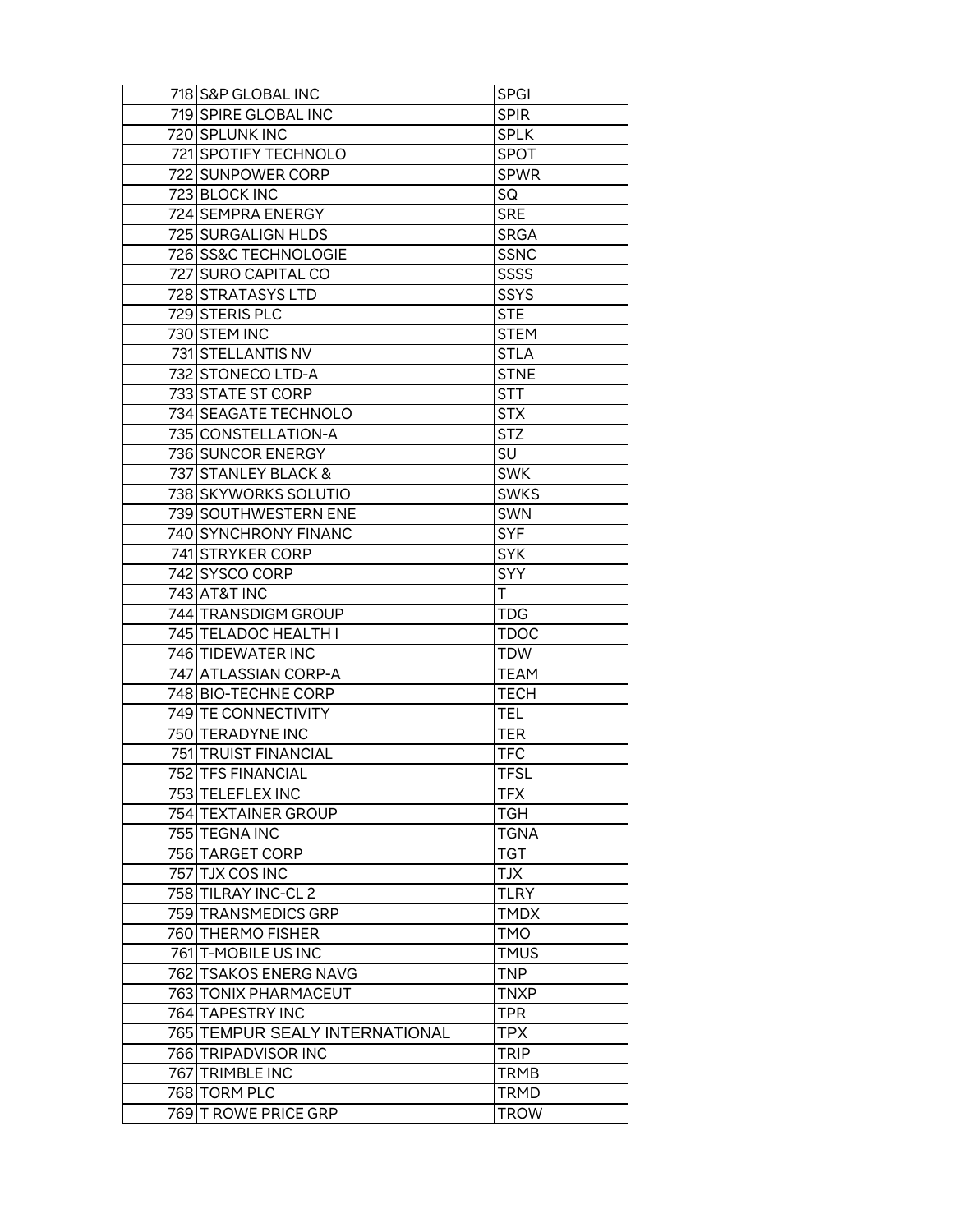| 770 TRITON INTERNATI          | <b>TRTN</b> |
|-------------------------------|-------------|
| 771 TRANSUNION                | TRU         |
| 772 TRAVELERS COS IN          | <b>TRV</b>  |
| 773 TRACTOR SUPPLY            | <b>TSCO</b> |
| 774 TESLA INC                 | <b>TSLA</b> |
| 775 TYSON FOODS-A             | <b>TSN</b>  |
| 776 TRANE TECHNOLOGI          | <b>TT</b>   |
| 777 TATTOOED CHEF INC         | <b>TTCF</b> |
| 778 TRADE DESK INC-A          | <b>TTD</b>  |
| 779 TAKE-TWO INTERAC          | <b>TTWO</b> |
| 780 TELUS CORP                | TU          |
| 781 TRADEWEB MARKE-A          | <b>TW</b>   |
| 782 TWILIO INC - A            | <b>TWLO</b> |
| 783 TWITTER INC               | <b>TWTR</b> |
| 784 10X GENOMICS I-A          | <b>TXG</b>  |
| 785 TEXAS INSTRUMENT          | <b>TXN</b>  |
| 786 TYLER TECHNOLOG           | <b>TYL</b>  |
| 787 UNITY SOFTWARE I          | U           |
| 788 UNDER ARMOUR INC-CLASS C  | <b>UA</b>   |
| 789 UNDER ARMOUR INC          | <b>UAA</b>  |
| 790 UNITED AIRLINES           | <b>UAL</b>  |
| 791 UBER TECHNOLOGIE          | UBER        |
| 792 UNITY BIOTECH             | <b>UBX</b>  |
| 793 UDEMY INC                 | <b>UDMY</b> |
| 794 URANIUM ENERGY CORP       | <b>UEC</b>  |
| 795 UBIQUITI INC              | UI          |
| 796 FRONTIER GP HD            | <b>ULCC</b> |
| 797 ULTA BEAUTY INC           | <b>ULTA</b> |
| 798 UNITEDHEALTH GRP          | UNH         |
| 799 UNION PAC CORP            | <b>UNP</b>  |
| 800 UNITED PARCEL-B           | <b>UPS</b>  |
| 801 UPSTART HOLDINGS          | <b>UPST</b> |
| 802 UPWORK INC                | <b>UPWK</b> |
| 803 UNITED RENTALS            | <b>URI</b>  |
| 804 US BANCORP                | <b>USB</b>  |
| 805 UNITED THERAPEUTICS CORP. | <b>UTHR</b> |
| 806 UNIVERSAL CORP            | <b>UVV</b>  |
| 807 VISA INC-CLASS A          | V           |
| 808 VARIAN MEDICAL S          | <b>VAR</b>  |
| 809 VEEVA SYSTEMS-A           | <b>VEEV</b> |
| 810 VF CORP                   | <b>VFC</b>  |
| 811 VIRTU FINANCIA-A          | <b>VIRT</b> |
| 812 VELODYNE LIDAR            | VLDR        |
| 813 VALERO ENERGY             | <b>VLO</b>  |
| 814 VOLTA INC                 | VLTA        |
| 815 VULCAN MATERIALS          | VMC         |
| 816 VIMEO                     | VMEO        |
| 817 VMWARE INC-CL A           | VMW         |
| 818 VERISK ANALYTI            | <b>VRSK</b> |
| 819 VERISIGN INC              | <b>VRSN</b> |
| 820 VERTEX PHARM              | <b>VRTX</b> |
| 821 VICTORIA'S SECRET & CO    | <b>VSCO</b> |